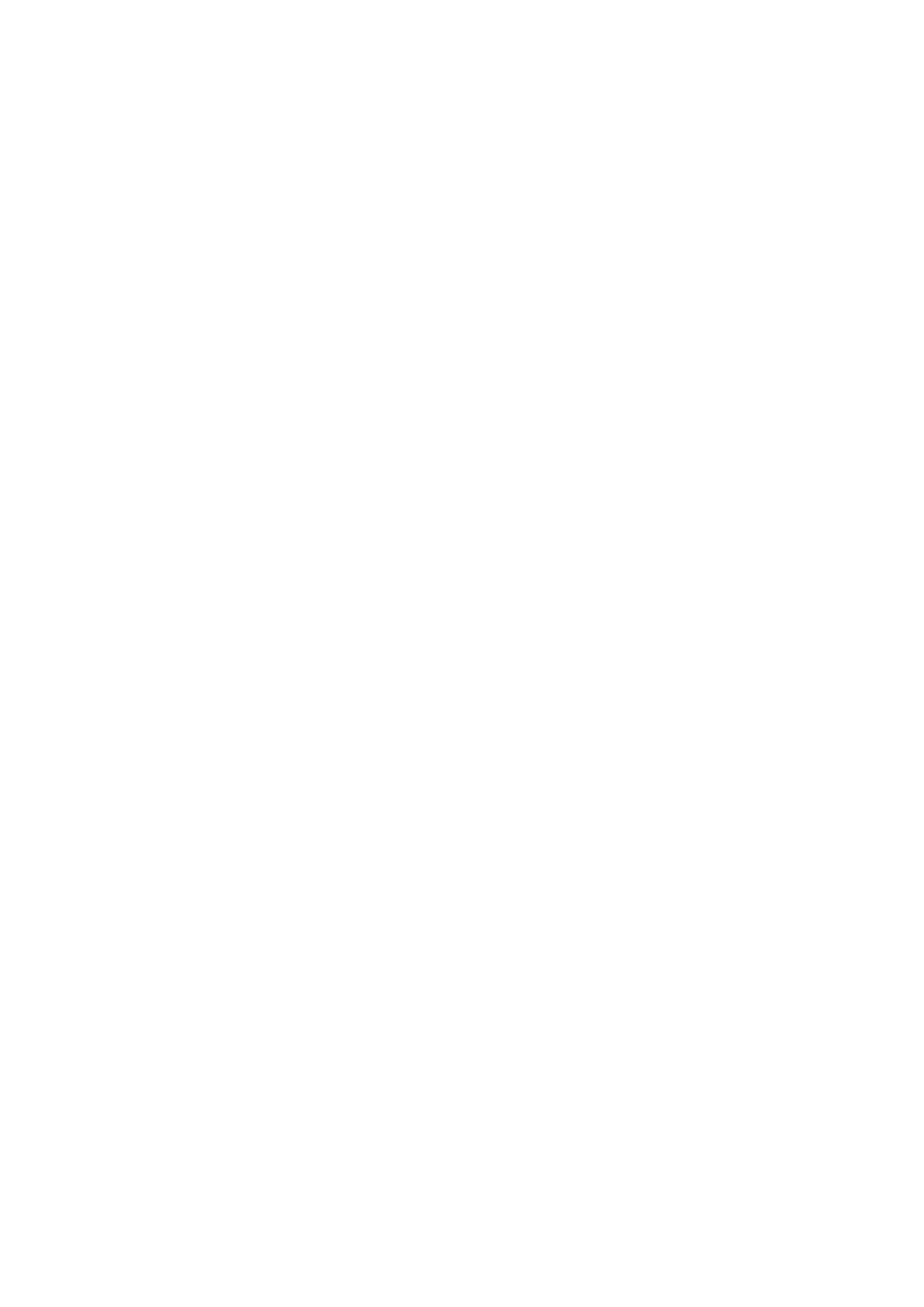|                                                                                                                                                             | 5              |
|-------------------------------------------------------------------------------------------------------------------------------------------------------------|----------------|
| <b>ROMANCE LANGUAGES</b>                                                                                                                                    |                |
| <b>French</b><br><b>RODNEY SAMPSON</b><br>Innovation without change: on a recent phonetic development in Parisian French                                    | $\overline{7}$ |
| <b>Italian</b><br><b>GIOVANNI ABETE</b>                                                                                                                     | 21             |
| SILVIA CALAMAI / CHIARA CELATA<br>Velar nasals in sound change. On the phonetic origin of Florentine anaphonesis                                            | 39             |
| <b>STEFANO CANALIS</b>                                                                                                                                      | 55             |
| MICHELE LOPORCARO<br>On the subordinate status of the choice between                                                                                        | 71             |
| <b>Rhaeto-Romance</b><br><b>STEPHAN SCHMID</b><br>Palatal and postalveolar obstruents in six Italo- and Rhaeto-Romance varieties:                           | 91             |
| Romania<br><b>DANIEL RECASENS</b>                                                                                                                           |                |
| Romanian<br>IOANA CHITORAN / IOANA VASILESCU / BIANCA VIERU / LORI LAMEL<br>Connected speech in Romanian: Exploring sound change through an ASR system  129 |                |
| <b>Spanish</b><br><b>ANA ESTRADA</b><br>Factors involved in the evolution of intervocalic /d/ in the Iberian Peninsula:                                     |                |
| <b>JOHN M. RYAN</b><br>The dual anomalous trajectories of the Latin sequence -MIN- into Spanish:                                                            |                |

**Table of contents**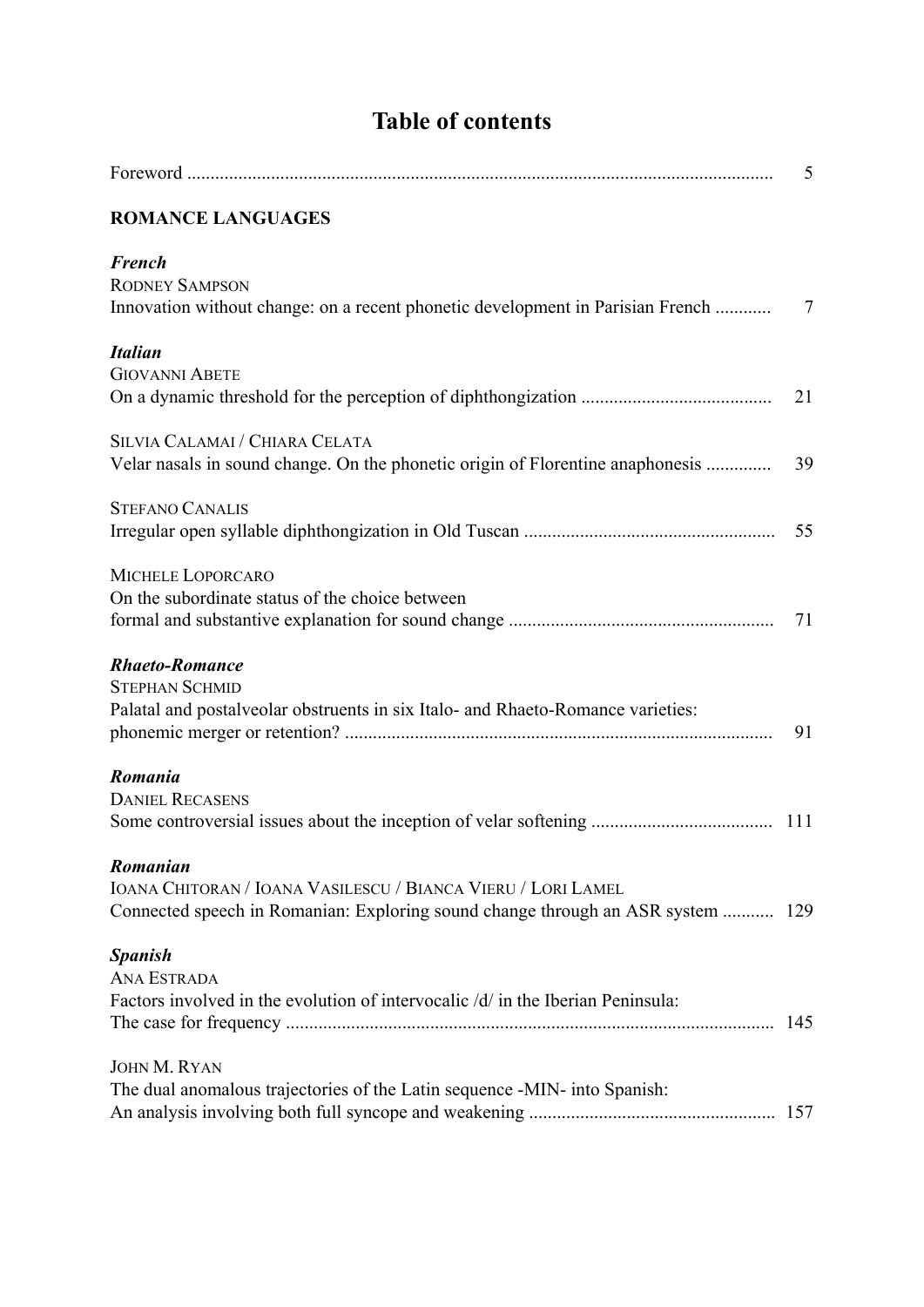### **NON-ROMANCE LANGUAGES**

| <b>ANDER EGURTZEGI</b>          |  |
|---------------------------------|--|
|                                 |  |
| OROITZ JAUREGI / IRANTZU EPELDE |  |
| <b>BRANDON O. BAIRD</b>         |  |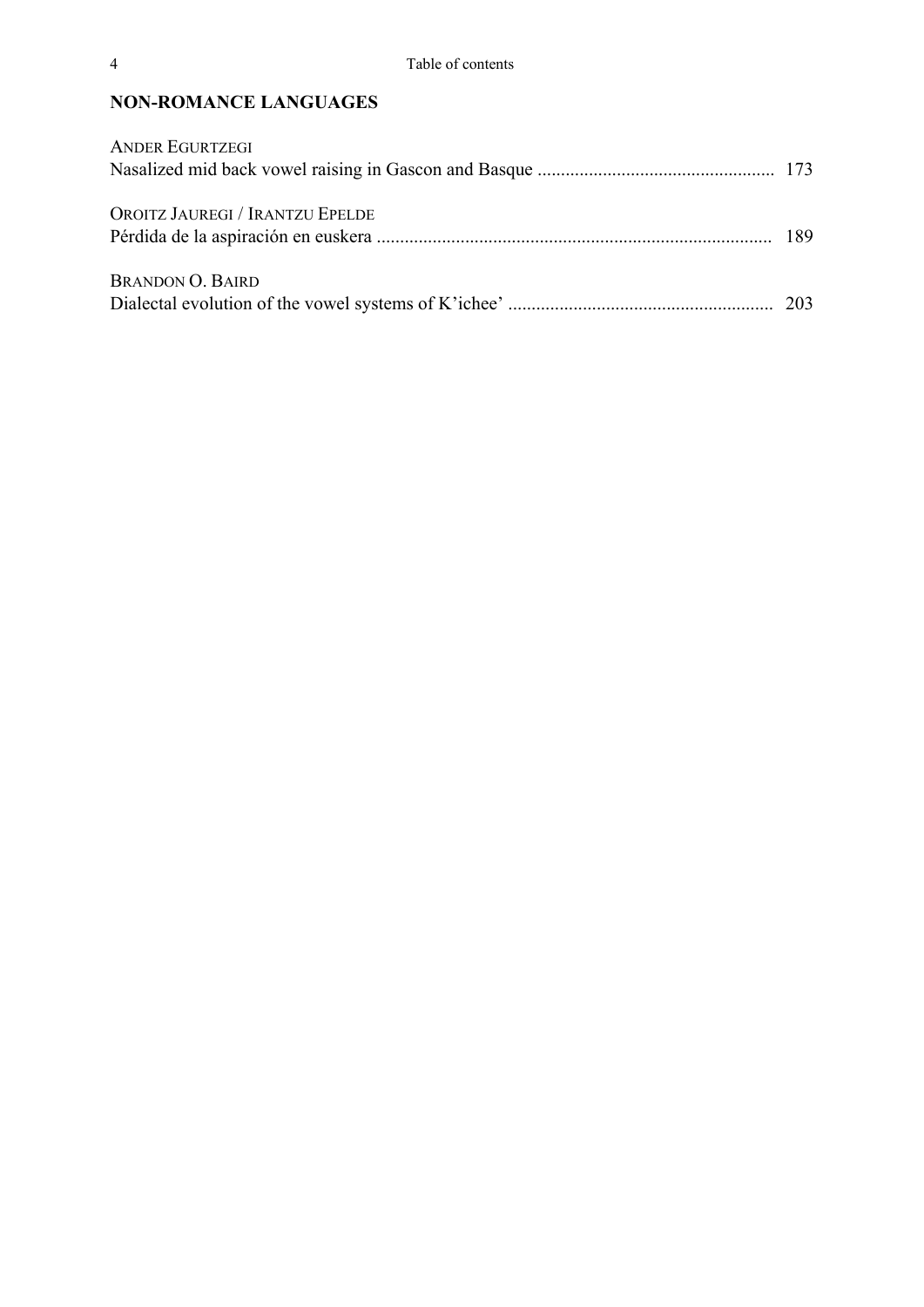## **Nasalized mid back vowel raising in Gascon and Basque**

Ander Egurtzegi

Institute of Phonetics and Speech Processing, Ludwig-Maximilians University of Munich

#### **Abstract**

In this paper I analyze mid back vowel raising in Gascon and Basque. A comparison between the evolution of mid high and mid low vowels in the two languages is carried out and an unified account of all triggering contexts is proposed. Mid vowel raising mainly occurs before a nasal obstruent, but can also be found in other contexts which have not been appropriately characterized. After compiling examples from both Gascon and Basque, I propose that the process under study is more accurately described as a sporadic raising of phonetically nasalized [5] and [6]. Following Beddor and colleagues (Beddor 1982, Beddor et al. 1986, Krakow et al. 1988), this sound change is attributed to the acoustico-perceptual ambiguity leading to changes in vowel height which results from adding nasal formants to the F1 vowel space. In short, this paper analyzes a phonetic development that cannot be easily accounted for by means of phonological descriptions but is straightforwardly explained in phonetic terms, thus emphasizing the importance of phonetics in historical and phonological research.

#### **1 Introduction1**

In addition to several other sound patterns, Gascon and Eastern Basque varieties share a historical process of raising of the mid back vowels  $/5/$  and  $/0/$ , respectively, to  $/1/2$  In Gascon, this raising process has occurred mainly when /ɔ/ preceded /n/, but some examples of /ɔ/-raising operating before a different nasal may be found as well; moreover, in some varieties of Gascon, such as Bearnese,  $/2$ -raising also occurs when the vowel follows a nasal obstruent. This pattern of sound change is found throughout the Gascon domain, including a South-Western speaking area in contact to Basque. In Basque, on the other hand, /o/ raising has taken place in all Eastern dialects both when the vowel is followed and preceded by a nasal obstruent. This sound change is primarily found in Zuberoan (Souletin), although it is present, to a lesser degree, in Low Navarrese and Lapurdian as well.

While mid vowel raising has been discussed by several authors for both Gascon (Bouzet / Lalanne 1937; Rohlfs 1970; Allières 1994; Massourre 2012, etc.) and Basque (Michelena 1977 [2011]; Zuazo 2008; Martínez-Areta 2013, etc.), no comparison between the two neighboring languages has been carried out and no analysis that unifies all triggering contexts has been put forward in either language. Regarding Basque, the seemingly heterogeneous contexts that have caused raising of the mid back vowel /o/ were previously described as "not […] easy to define" (Martínez-Areta 2013: 62; cf. Zuazo 2008: 44-45). Here

 <sup>1</sup> I am very grateful to Juliette Blevins, José Ignacio Hualde, Joseba Lakarra, Álvaro Octavio de Toledo and Daniel Recasens for their valuable and insightful comments to previous versions of this manuscript. They have undoubtedly improved this paper. This research has been supported by the Spanish Ministry of Economy and Competitiveness (FFI2016- 76032-P; FFI2015-63981-C3-2; FJCI-2014-21348), the Basque Government (IT769/13) and the Alexander von Humboldt Foundation.

<sup>2</sup> This raising process is distinct from the systematic raising of Latin /oː/ to /u/ in Occitan/Gascon (Rohlfs 1970: 122; Allières, 2001: 19ff.; Masourre, 2012: 58).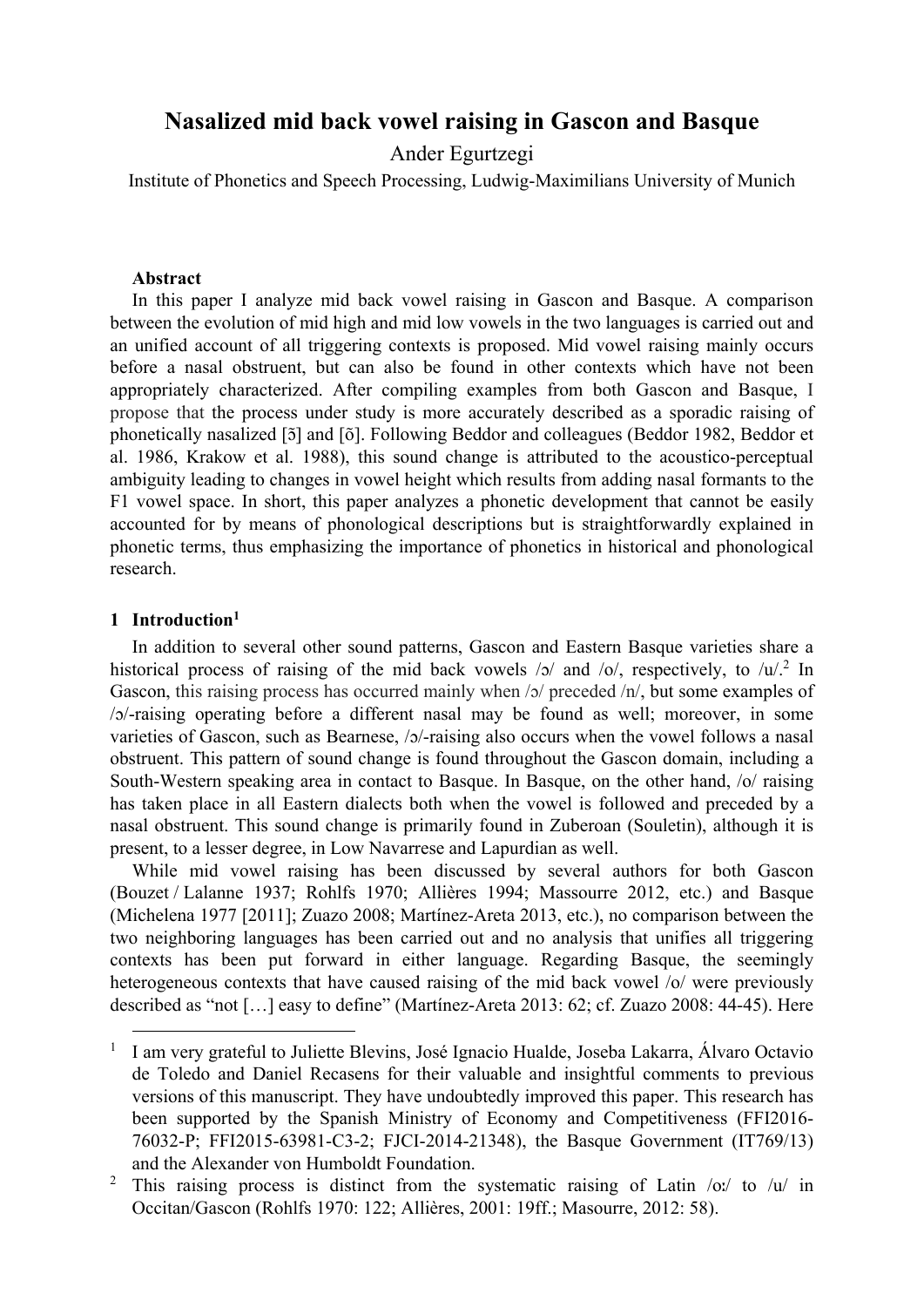I propose that all cases involve raising of contextually nasalized /o/, which is more accurately depicted as sporadic raising of phonetically nasalized [õ].

Section 2 presents examples of vowel raising in Gascon and Basque, with a new analysis of this sound change. Section 3 offers typological parallels of this process as well as a phonetic explanation for it. In both languages, mid back vowel raising is attributed to the perceptual ambiguity in vowel height caused by the addition of "nasal formants" to the F1 space in nasalized vowels. Section 4 presents some concluding remarks.

#### **2 Raising of nasalized vowels in Gascon and Basque**

Many languages, including several Romance languages, show different kinds of raising involving nasalized vowels. In most Gascon varieties, raising occurs when the target mid back vowel precedes a nasal obstruent, and both Bearnese Gascon and Basque show raising when the vowel in question follows the nasal obstruent as well.

In this section, I first describe three sporadic nasalized vowel raising processes found in different Gascon varieties. Then, I deal with the sporadic raising of the nasalized mid back vowel in Basque. Lastly, I analyze a systematic process turning contrastively nasalized mid back vowels into a higher vowel in word-final position, which has developed in two language varieties, i.e., Bearnese Gascon and Zuberoan Basque, which have stayed in historical contact.

#### **2.1 Nasalized vowel raising in Gascon**

Gascon, as well as most if not all Romance languages and as assumed for Latin itself (Sampson 1999: 19; Loporcaro 2011: 139), shows a certain degree of phonetic nasalization due to coarticulation with nasal consonants. This coarticulation process affects vowels preceding a tautosyllabic nasal obstruent to a larger degree than those following it. In addition, Gascon had contrastively nasalized vowels that are absent from most dialects nowadays, with the exception of Western Bearnese Gascon from the Orthez region which lies close to the Basque Country. According to Sampson (1999: 154), nasalized vowels in Bearnese Gascon are nowadays confined to a small geographical area in Artix, where examples such as  $\frac{1}{\gamma}$  'moon' < LUNAM,  $\frac{1}{\gamma}$  'bread' < PANEM or  $\frac{1}{\gamma}$  'wine' < VINUM can still be found.

Different Gascon speaking zones show diverse contextually conditioned nasalized vowel raising processes. I will briefly discuss some of them before turning to the raising of mid back vowels, which is the focus of this study.

In Gascon, as well as in Occitan dialects such as Lengadocian and Provençal, the vowel  $\frac{\xi}{c}$ is raised to /e/ in contact with a following nasal consonant as well as a preceding nasal (apud Massourre 2012: 73). Examples in (1) were taken from the Atlas Linguistique de la France (Gilléron / Edmont 1902-1910) by Allières (1994: 136), and are presented together with Mistralian Provençal equivalents for comparison.

|  | (1) $\sqrt{\varepsilon}$ > /e/ raising in nasalization contexts in Gascon (ALF; Allières 1994: 136) |  |
|--|-----------------------------------------------------------------------------------------------------|--|
|  |                                                                                                     |  |

| Gascon                                                                                  | Provençal                                  | Latin  | <b>Gloss</b>            |
|-----------------------------------------------------------------------------------------|--------------------------------------------|--------|-------------------------|
| $\lceil$ bengo]                                                                         | $\lceil \vee$ vengo                        | veniō  | $\lq$ come <sup>3</sup> |
| $\lceil \text{ben} \rceil / \lceil \text{be} \rceil / \lceil \text{b} \tilde{e} \rceil$ | $\lceil \mathrm{v}\varepsilon \eta \rceil$ | venit  | 'he comes'              |
| [bent] / [ben] / [ben]                                                                  | $\lceil \nu \varepsilon \eta \rceil$       | ventum | 'wind'                  |

In addition to the more spread raisings of  $[\tilde{\epsilon}]$  and  $[\tilde{\delta}]$ , we find a geographically localized raising of /a/ in the Gascon variety of the valley of Aure (Cremona 1956; Rohlfs 1970: 117).

 <sup>3</sup> Note, however, that the presence of a yod in the next syllable in the Latin form could have affected the vowel in this example.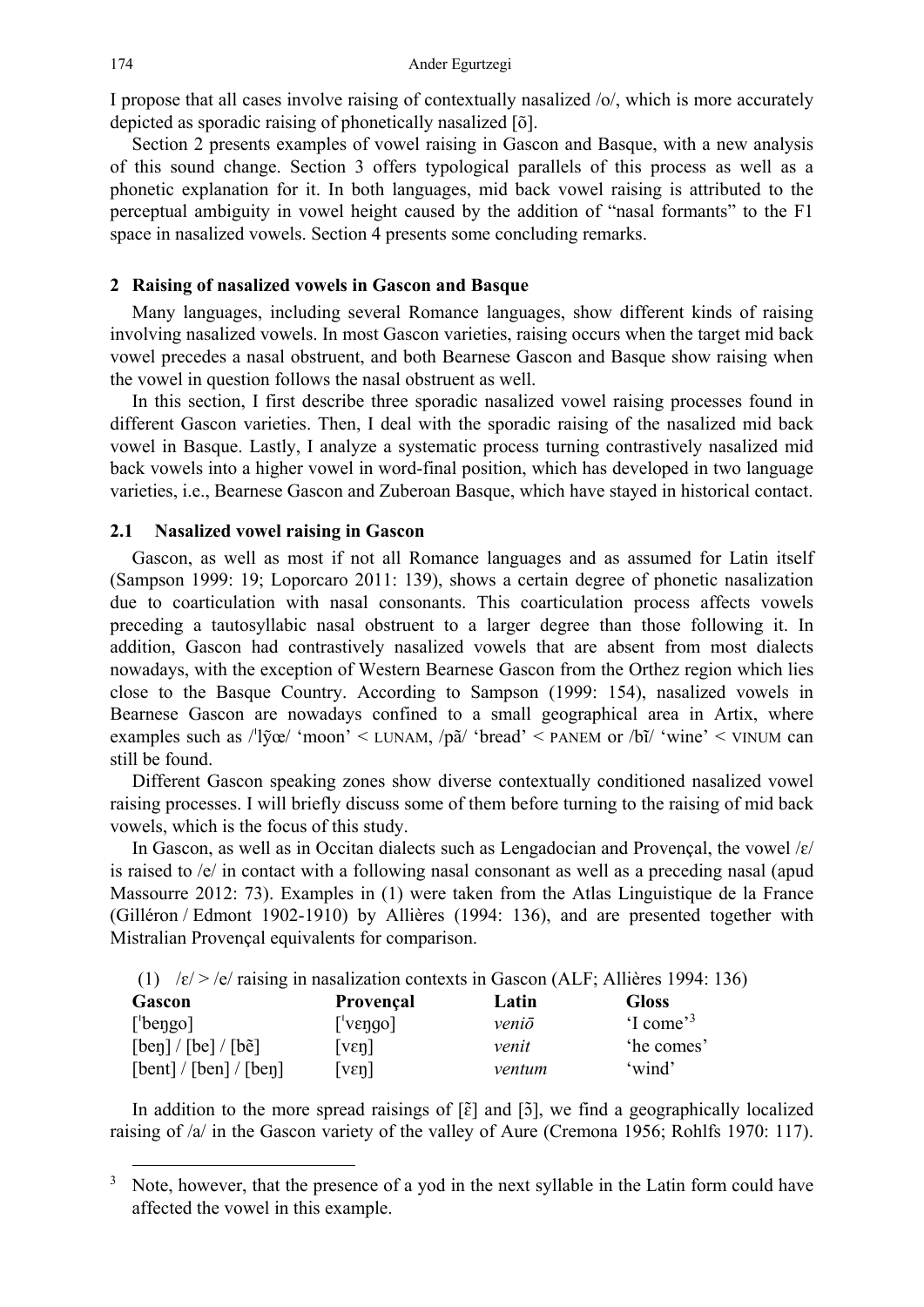In this case, a preceding or following nasal stop provides with the context for the change  $\langle a \rangle$ /ɔ/. Illustrative examples include those in (2), with Standard Gascon forms appended for comparison.

|                         | (2) $ a  >  b $ raising in nasalization contexts in Aure Gascon (Cremona 1956) |           |              |
|-------------------------|--------------------------------------------------------------------------------|-----------|--------------|
| <b>Aure Gascon</b>      | Gascon                                                                         | Latin     | <b>Gloss</b> |
| [po]                    | $\lceil$ pan $\rceil$ / $\lceil$ pã $\rceil$                                   | panem     | 'bread'      |
| $\lceil \cdot \rceil$   | $\lceil \ln \rceil / \lceil \ln \rceil$                                        | lanam     | 'wool'       |
| $\lceil m \cdot \rceil$ | $\lceil \text{man} \rceil / \lceil \text{ma} \rceil$                           | manum     | 'hand'       |
| [kom]                   | [kam]                                                                          | campum    | 'field'      |
| [a'no]                  | [a <sup>1</sup> nar]                                                           | *anditāre | 'to walk'    |

An older variety of Gascon underwent yet another phonetically nasalized vowel raising process analogous to the ones discussed above, namely, the raising of [ã]. Anglade (1921: 51) mentions certain Gascon texts from Bayonne, attested as far back as the  $13<sup>th</sup>$  and the  $15<sup>th</sup>$ centuries, where /an/ was raised to /en/ in stressed syllables.<sup>4</sup> Such cases are given in (3).

(3) /a/ raising in nasalization contexts in Bayonnese Gascon (Anglade 1921: 51)

| <b>Bayonnese Gascon</b> | (Late) Latin | <b>Gloss</b>         |
|-------------------------|--------------|----------------------|
| enz                     | antius       | 'but'                |
| quen                    | quantum      | 'how much'           |
| ten                     | tantum       | 'so much'            |
| sen                     | sanguem      | 'blood'              |
| sent                    | sanctum      | 'Saint' <sup>5</sup> |

The sound changes involving contextually nasalized vowels discussed above do not seem to have a parallel in any Basque dialect in contact with Gascon. Nevertheless, Gascon shows a third raising process, namely that of the nasalized mid back vowels, which finds a parallel in Basque, as discussed in the following section.

As pointed out above, I explain the sporadic /o/-raising found in Gascon as a change induced on the phonetically nasalized mid low back vowel [5]. In contrast to the sound changes discussed in (2-3), [5]-raising can be found in most varieties of Gascon where, as stated by Rohlfs (1970: 120), lax /ɔ/ raises to tense /o/ and then to /u/ when it is preceded or followed by a nasal consonant.

[ɔ̃ ]-raising in Gascon is especially common when the etymological Proto-Romance tense vowel \*ɔ precedes /n/, as in the case of Latin *fonte*(*m*) > *hont* /hun/ 'source, fountain' or Latin  $\text{bonu}(m)$  > bo /bu/, bon /bun/ 'good', but can apply before other nasal obstruents as well: Latin  $hom(i)$ *ne*(*m*) > *ome*, *omi* /<sup>*'*</sup>ume/, /<sup>*'*</sup>umi/ 'man'. It also occurs dialectally when the vowel follows a nasal obstruent (cf. Latin *morte*(*m*) > *mort* /mur/ 'dead', cf. Rohlfs 1970: 120; Massourre 2012: 89), "sur une aire pyrénéenne qui va de l'Ariège aux ¾ des Pyrénées-Atlantiques et des Landes" (Allières 1994: 135). It is difficult to establish a date for the raising process  $\lceil 5 \rceil > \lceil 6 \rceil$  >  $\lceil 1 \rceil$  based on written documentation, since the orthographic tradition in Gascon did not discern  $\langle v \rangle$  from  $\langle u \rangle$  before  $\langle n \rangle$ , systematically using  $\langle v \rangle$ instead. Nevertheless, we know that this sound change occurred after the fronting of Proto-Romance tense  $*u$  into /y/ and the general raising of Proto-Romance tense  $*o$  into /u/, both

<sup>&</sup>lt;sup>4</sup> It is worth mentioning that the variant *sent* for 'Saint' in which /a/ has raised to a mid front vowel does not usually carry stress in constructions such as *Sent Pé* < *sanctum Petrum* 'Saint Peter' (Anglade 1921: 51).

<sup>5</sup> Cf. *seinh* in 1251 as well as *sen* in 1451 in the Cartulary of Limoges (cf. Anglade 1921: 51).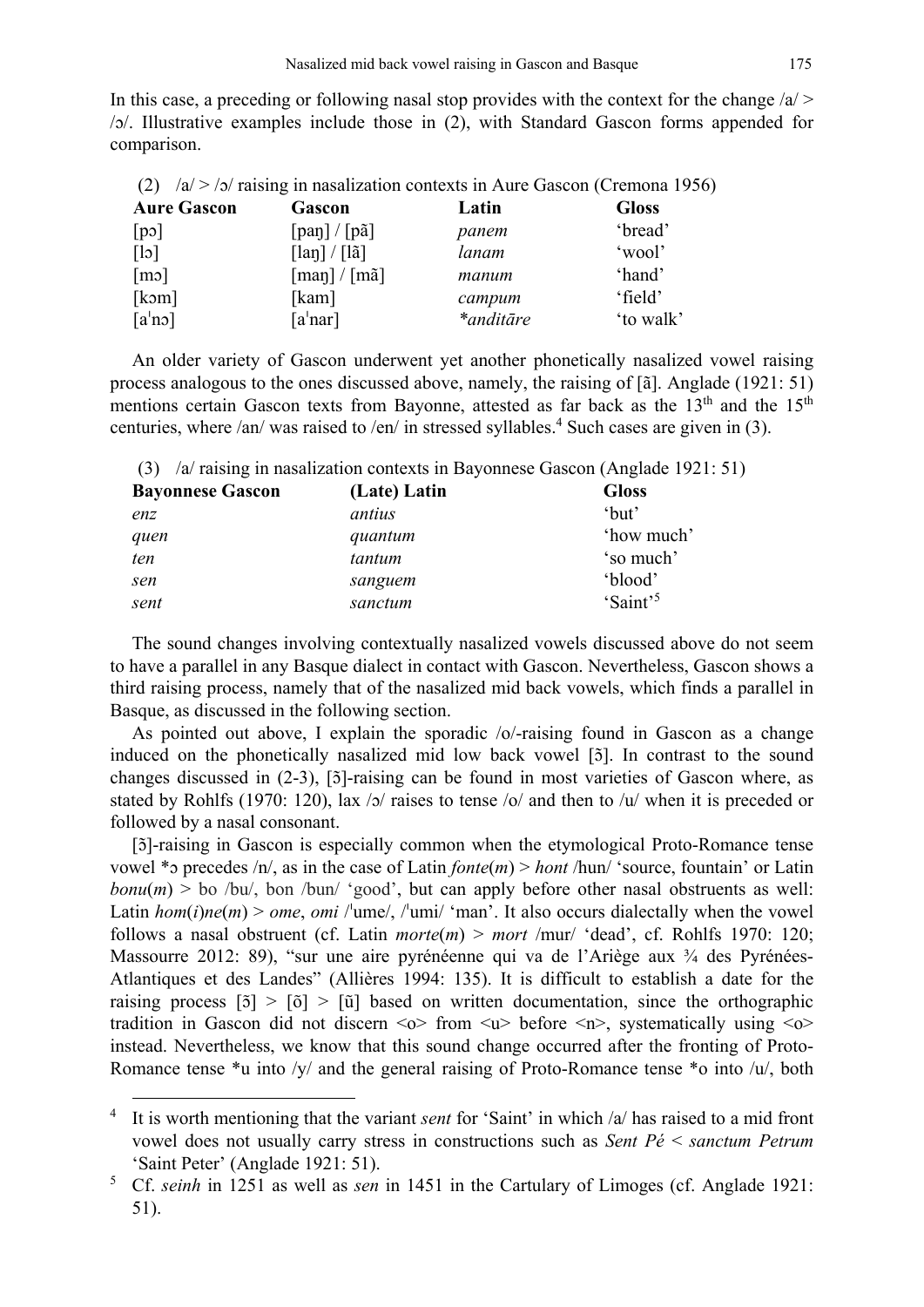found in Occitan as well as in Gascon. [5]-raising is absent from other Gallo-Romance languages such as Catalan or French, referred to here as a means of comparison. The examples in (4) show instances of [5] raising before a nasal obstruent in Gascon.

| (4)<br>$\sqrt{2}$ raising before a nasal obstruent in Gascon |                                 |           |                                                        |                  |
|--------------------------------------------------------------|---------------------------------|-----------|--------------------------------------------------------|------------------|
| Gascon                                                       | <b>Transcription</b>            | French    | <b>Transcription</b>                                   | <b>Gloss</b>     |
| pont                                                         | [pun]                           | pont      | [p3]                                                   | 'bridge'         |
| bon                                                          | [bun]                           | bon       | [b3]                                                   | 'good'           |
| font                                                         | $[\text{fun}]$ , $[\text{hun}]$ | font      | [f5]                                                   | 'well, fountain' |
| son                                                          | $\lceil \text{sun} \rceil$      | son       | [s5]                                                   | 'sound'          |
| rond                                                         | [run]                           | rond      | $[\overline{\texttt{B5}}], [\overline{\texttt{B5d}}]$  | 'round'          |
| long                                                         | [lun]                           | long      | $[15]$ , $[15g]$                                       | 'long, extended' |
| contunhar                                                    | [kunty <sup>'</sup> na]         | continuer | $[k\tilde{o}ti'nye]$                                   | 'to continue'    |
| conduir                                                      | [kun <sup>'</sup> dyi]          | conduire  | $[k\tilde{\sigma}^{\dagger}d\eta\tilde{\sigma}]$       | 'to take, drive' |
| continuèl                                                    | [kunti <sup> </sup> nyɛl]       | continuel | [kɔ̃tiˈnyɛl]                                           | 'abiding'        |
| bombardar                                                    | [bunbar <sup><i>'</i></sup> da] | bombarder | [bɔ̃baʁ <sup><i>'</i></sup> de]                        | 'to bomb'        |
| viulon                                                       | [bju'lun]                       | violon    | $\lceil$ vj $\sigma$ <sup>'</sup> l $\tilde{\sigma}$ ] | 'violin'         |
| bona                                                         | $[{\rm buno}]$                  | bonne     | [bon]                                                  | 'good, tasty'    |

[ɔ̃ ]-raising can also be found when the nasal stop precedes the target vowel. Examples of [ɔ̃ ]-raising after a nasal obstruent in Gascon are given in (5) as transcribed by Massourre (2012: 90), alongside their Latin source.

|        | $(3)$ /9/ Taising after a hasar obstruct the Gascon (Massouric 2012, 90) |                 |                     |  |  |
|--------|--------------------------------------------------------------------------|-----------------|---------------------|--|--|
| Gascon | <b>Transcription</b>                                                     | Latin           | <b>Gloss</b>        |  |  |
| móla   | $\lceil$ 'mulo $\rceil$                                                  | molam           | 'mill, millstone'   |  |  |
| móler  | $\lceil$ 'mule]                                                          | molere          | 'to mill, to grind' |  |  |
| mórta  | $\lceil$ 'murto]                                                         | mortam          | 'dead, fem.'        |  |  |
| noças  | $\lceil$ 'nuses]                                                         | <i>*noptias</i> | 'nuptials'          |  |  |
| nora   | $\lceil$ cuur $\rceil$                                                   | *noram          | 'daughter-in-law'   |  |  |
| noste  | $\lceil \cdot \text{nuste} \rceil$                                       | nostrum         | 'our, masc.'        |  |  |
| novi   | $\lceil \nmid \text{nu}\beta$ i]                                         | $*$ novium      | 'husband'           |  |  |
| novia  | $\lceil \cdot \text{null} \rceil$                                        | noviam          | 'wife'              |  |  |

(5) /ɔ/ raising after a nasal obstruent in Gascon (Massourre 2012: 90)

After discussing the process of [5]-raising in Gascon, I turn to the analogous /o/-raising process found in Eastern Basque dialects.

#### **2.2 /o/-raising in Zuberoan Basque**

Alongside contrastively nasalized vowels (Egurtzegi 2015: 4-6), most authors (cf. Larrasquet 1939; Michelena 1977 [2011]; Hualde 1993, 2003; Zuazo 2008: 46) describe vowels surrounding nasal consonants as nasalized in Zuberoan Basque. Examples of this predictable – i.e. contextual – nasalization include any vowel in contact with a nasal consonant, as in the words *khatiña* [k<sup>h</sup>a<sup>i</sup>tījnã] 'chain', *ihitz* [ĩ<sup>i</sup>h̃īts] 'dew, frost' or *ene* [<sup>'</sup>ẽnẽ] 'mine'.

In Zuberoan Basque, most instances of /u/ were fronted to /y/ (Lafon 1937 [1999], 1958 [1999]; Michelena 1977 [2011]), with the exception of those cases in which /u/ appeared in some seemingly heterogeneous inhibitory contexts (see Egurtzegi 2014; 2017). In addition to lexical items where /u/-fronting was blocked, there is another source of /u/ in Zuberoan: many instances of etymological /o/ raised to /u/ (cf. Michelena 1977 [2011]: 43-44). Although this raising is widespread in the dialect, it is not systematic. As a consequence of lexical diffusion (Labov 1994), exceptions to the process may be found both in unaffected words such as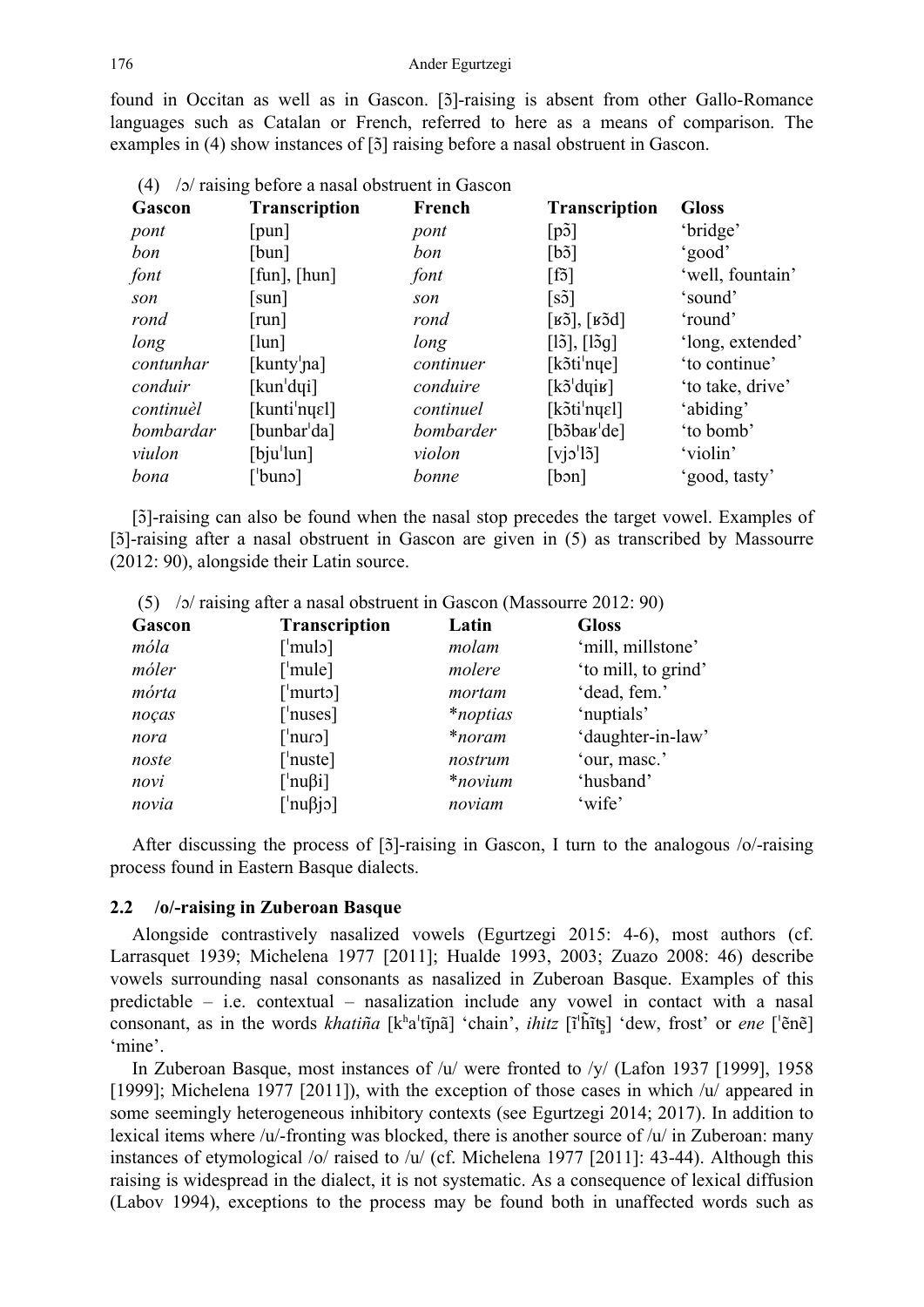*konpasione* [kompa<sup>l</sup>sione] 'mercy', and in specific words only being subject to raising in some varieties of Zuberoan as *gizun* ['giṣun] and *gizon* ['giṣon] 'man'. /o/-raising is also found very sporadically in other Eastern dialects of Basque. The near-gap produced by high back vowel fronting – which caused most instances of  $/u$  to shift to  $/y$  – probably contributed to the high frequency of the raising of nasalized mid back vowels in Zuberoan as opposed to other Eastern Basque dialects that did not develop /u/-fronting.

Peillen (1992: 253) places the beginning of /o/-raising in Basque in the 18<sup>th</sup> century, but this is far from obvious, especially given that there is a clear tendency to interchange  $\leq 0$  and  $\langle u \rangle$  in the earliest works written in any Eastern dialect of Basque. Variation of this kind can be found in Dechepare (1545 [1980]) and Leiçarraga (1571 [1900]) (cf. Michelena 1977 [2011]: 44-45). The Low Navarrese author Dechepare, for instance, uses the raised variants *hun*, *unsa* and *ungi* alongside *hon* 'good', *onsa* 'well' and *hongi* 'well'. The graphematic <o>s that appear in Zuberoan texts until the 18<sup>th</sup> century are probably due to the writing tradition of this dialect</u>, which was adopted from Gascon, where  $\langle v \rangle$  represents /u/. The use of  $\langle u \rangle$ before  $\langle n \rangle$  in the 18<sup>th</sup> century does not correspond to a recent sound shift but ought to be ascribed to a change in the writing system.

The consonant environment where modern Zuberoan shows  $|u|$  instead of common  $|o|$  has usually been described as "before -*n* as well as in some other barely specifiable contexts" (following Michelena 1954 [2011]: 617; 1977 [2011]: 43; cf. Egurtzegi 2013a: 132; Martínez-Areta 2013: 62; Zuazo 2008: 44-45; Camino 2011 [2014]). Under the new analysis proposed here, the sporadic mid back vowel raising may target any instance of phonetically nasalized  $/o$  – or [õ]. Namely,  $/o$  > /u/ affects /o/s adjacent to a nasal consonant, allowing us to propose a simple  $\lceil \delta \rceil$  >  $\lceil \tilde{u} \rceil$  change.

The analysis of Zuberoan Basque data is based on a survey (cf. Egurtzegi 2014, 2017) extracted from the *General Basque Dictionary* (Michelena / Sarasola 1987-2005), Lhande's (1926-1938) *Dictionnaire basque-français*, Larrasquet's (1939) *Le Basque de la Basse-Soule Orientale* and recent dialectological literature (Camino 2009a, 2009b; Zuazo 2008). The examples in (6) show instances of /o/-raising in contact with all the nasal consonants in the language /n, m,  $\hat{\bf n}$ ,  $\hat{\bf n}$ , as well as with the allophones  $\left[\hat{\bf n}, \hat{\bf n}, \hat{\bf n}, \hat{\bf n}\right]$ ,  $\hat{\bf n}$  of /n/ before an obstruent, thus revealing that the phonological context triggering the process was not limited to a following alveolar nasal, but that any nasal consonant could follow or precede the target /o/. Note that this process operated on native words and borrowings in the same way (cf. Michelena 1977 [2011]: 44).

| $(6)$ /o/-raising in Zuberoan Basque |  |
|--------------------------------------|--|
|                                      |  |
|                                      |  |

| a) is alsing aujactif to /II/ |          |                          |              |  |
|-------------------------------|----------|--------------------------|--------------|--|
| <b>Standard Basque</b>        | Zuberoan | <b>Transcription</b>     | <b>Gloss</b> |  |
| <i>on</i>                     | hun      | [hun]                    | 'good'       |  |
| gizon                         | gizun    | $\lceil$ 'gişun]         | 'man'        |  |
| honen                         | hunen    | $\lceil$ 'hunen]         | 'of this'    |  |
| hona                          | hunat    | [ $hu'$ nat]             | 'here'       |  |
| bonet                         | bunet    | [bu'net]                 | 'hat'        |  |
| onest                         | unest    | $[u'$ nest]              | 'honest'     |  |
| desonest                      | desunest | [dezu <sup>'</sup> nest] | 'dishonest'  |  |
| pertsona                      | persuna  | [per <sup>'</sup> suna]  | 'person'     |  |
|                               |          |                          |              |  |

### **a) Raising adjacent to /n/**

 <sup>6</sup> As in many other languages, nasal stops share place with the following obstruent in Basque. The symbols listed here stand for dental, apico-alveolar, lamino-alveolar, prepalatal and velar, respectively. It should be noted that some varieties of Basque contrast apico-alveolar and lamino-alveolar fricatives and affricates.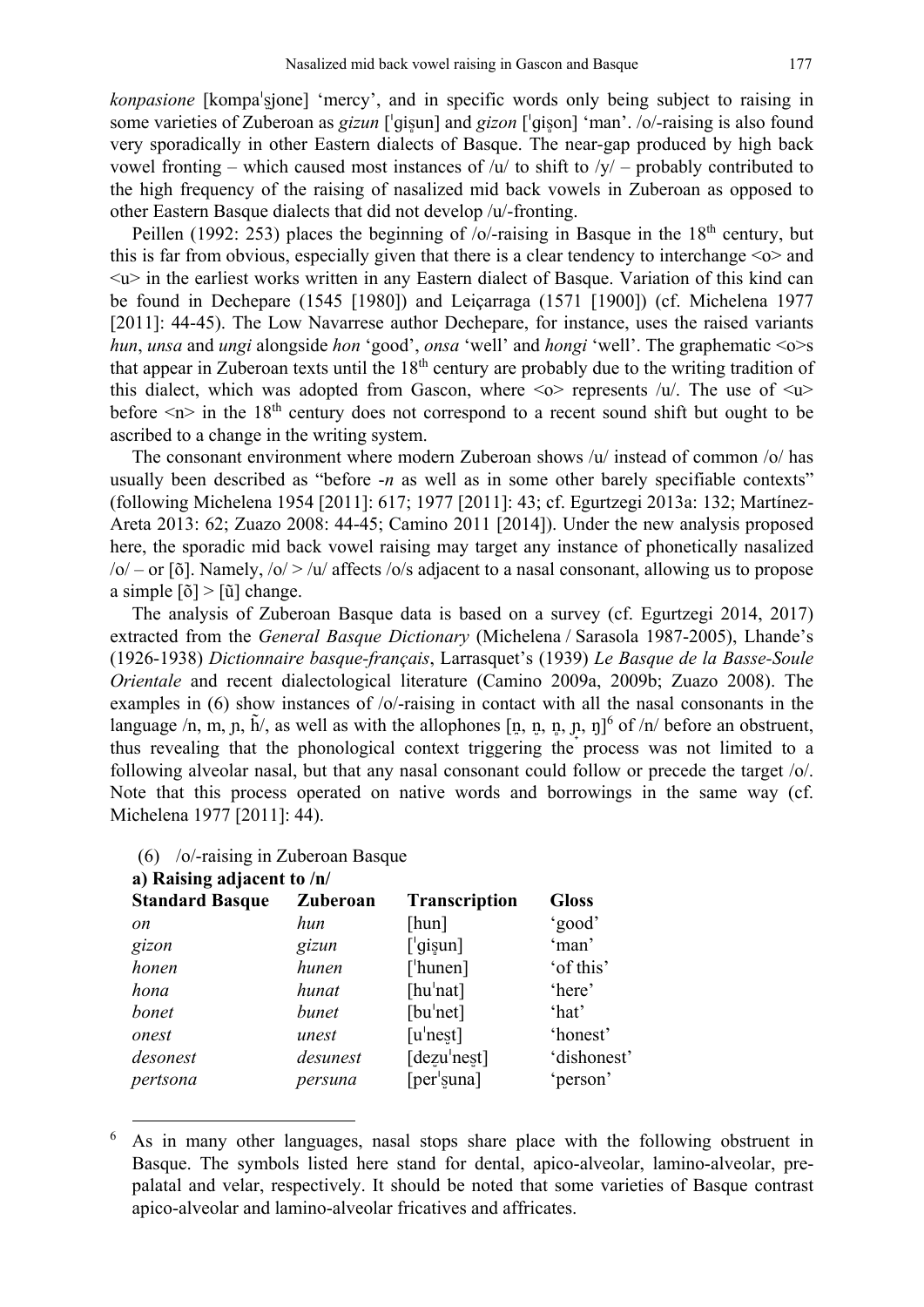178 Ander Egurtzegi

| estonatu<br>nor<br>nork<br>norbait<br>nornahi<br>nola<br>noiz<br>noble | estunatü<br>nur<br>nurk<br>nurbait<br>nurnahi<br>nula<br>nuiz<br>nuble | $[$ estu $'$ naty $]$<br>$\lceil \text{nur} \rceil$<br>$[{\rm nurk}]$<br>$\lceil \text{nur} \rceil$ $\beta$ ait $\lceil$<br>[nur <sup>'</sup> nahi]<br>$\lceil$ 'nula]<br>[nu]<br>$\lceil \text{nu} \beta \rceil$ | 'to astonish' (cf. Eastern <i>estonatu</i> )<br>'who (abs)'<br>'who (erg)'<br>'somebody'<br>'anybody'<br>'how'<br>'when'<br>'noble' |
|------------------------------------------------------------------------|------------------------------------------------------------------------|-------------------------------------------------------------------------------------------------------------------------------------------------------------------------------------------------------------------|-------------------------------------------------------------------------------------------------------------------------------------|
| b) Raising adjacent to /m/                                             |                                                                        |                                                                                                                                                                                                                   |                                                                                                                                     |
| <b>Standard Basque</b>                                                 | Zuberoan                                                               | <b>Transcription</b>                                                                                                                                                                                              | <b>Gloss</b>                                                                                                                        |
| zenbait                                                                | zunbait                                                                | [sum <sup>'</sup> bait]                                                                                                                                                                                           | 'a few' (cf. Eastern <i>zonbait</i> )                                                                                               |
| tronpatu                                                               | trunpatii                                                              | $[$ trum $'$ paty $]$                                                                                                                                                                                             | 'to err; deceive' (cf. Bearnese<br>Gascon trumpá)                                                                                   |
| komentu                                                                | khumentü                                                               | $[k^h\mathbf{u}']$ menty]                                                                                                                                                                                         | 'convent'                                                                                                                           |
| amodio                                                                 | amurio                                                                 | [amu <sup>l</sup> io]                                                                                                                                                                                             | 'love'                                                                                                                              |
| amore                                                                  | amure                                                                  | $[a'$ mue]                                                                                                                                                                                                        | 'love'                                                                                                                              |
|                                                                        | musde                                                                  | $\lceil \text{muz\check{e}} \rceil$                                                                                                                                                                               | 'sir, (cf. Fr. <i>monsieur de</i> )'                                                                                                |
| moda                                                                   | muda                                                                   | [ˈmuða]                                                                                                                                                                                                           | 'style'                                                                                                                             |
| molde                                                                  | mulde                                                                  | $\lceil$ 'mulde]                                                                                                                                                                                                  | 'manner, way'                                                                                                                       |
| moldatu                                                                | muldatü                                                                | [mul <sup>'</sup> daty]                                                                                                                                                                                           | 'to adapt'                                                                                                                          |
| motz                                                                   | mutz                                                                   | [muts]                                                                                                                                                                                                            | 'short'                                                                                                                             |
| moztu                                                                  | muxtü                                                                  | $\lceil$ <sup>'</sup> musty]                                                                                                                                                                                      | 'to cut'                                                                                                                            |
| c) Raising adjacent to $/p/$                                           |                                                                        |                                                                                                                                                                                                                   |                                                                                                                                     |
| <b>Standard Basque</b>                                                 | Zuberoan                                                               | <b>Transcription</b>                                                                                                                                                                                              | <b>Gloss</b>                                                                                                                        |
| soin                                                                   | $su(i)\tilde{n}$                                                       | [sujn]                                                                                                                                                                                                            | 'body'                                                                                                                              |
| soineko                                                                | suñeko                                                                 | [suneko]                                                                                                                                                                                                          | 'dress'                                                                                                                             |
| zein                                                                   | $zu(i)\tilde{n}$                                                       | [sujn]                                                                                                                                                                                                            | 'what, which one' (cf. Eastern                                                                                                      |
|                                                                        |                                                                        |                                                                                                                                                                                                                   | $zoin$ )                                                                                                                            |
| oin                                                                    | $hu(i)\tilde{n}$                                                       | [hujn]                                                                                                                                                                                                            | 'foot'                                                                                                                              |
| amoina                                                                 | amuina                                                                 | [a <sup>1</sup> mu]                                                                                                                                                                                               | 'alms, hand out' (cf. Eastern<br>$a(u)$ moina) <sup>7</sup>                                                                         |
|                                                                        | $u(i)$ ñhu                                                             | $[\text{u} \text{in}^{\text{th}} \text{u}]$                                                                                                                                                                       | 'onion' (cf. Bearnese <i>onhon</i> ) <sup>8</sup>                                                                                   |
| liburu-txo                                                             | lübürüñu                                                               | $[ly\beta y' y pu]$                                                                                                                                                                                               | 'little book' <sup>9</sup>                                                                                                          |
| gaixo-txo                                                              | gaxoñu                                                                 | $[ga]$ fonu]                                                                                                                                                                                                      | '(little) poor thing'                                                                                                               |
| d) Raising adjacent to $\sqrt{\hbar}$                                  |                                                                        |                                                                                                                                                                                                                   |                                                                                                                                     |
| <b>Standard Basque</b>                                                 | Zuberoan                                                               | <b>Transcription</b>                                                                                                                                                                                              | <b>Gloss</b>                                                                                                                        |
| ohore                                                                  | uhure                                                                  | $[u^{\dagger}$ hue]                                                                                                                                                                                               | 'honor'                                                                                                                             |
| ohoin                                                                  | uhuiñ                                                                  | $[u^{\dagger}$ huin]                                                                                                                                                                                              | 'thief'                                                                                                                             |
| inor                                                                   | ihur                                                                   | $[i^{\dagger}$ hur]                                                                                                                                                                                               | 'nobody'                                                                                                                            |
| inon                                                                   | ihun                                                                   | $[i^{\dagger}$ hun]                                                                                                                                                                                               | 'nowhere'                                                                                                                           |

7 Cf. also the parallel Gascon development \**aumoine* > *aumouyne* 'alms, hand out'.

<sup>8</sup> The /h/ in this word is non-etymological. These /h/s are rare, but present in modern Eastern dialects nevertheless. Other examples of non-etymological /h/ include *harma* 'weapon' (< Latin *arma*), *hira* 'wrath' (< Latin *īra*) and *hezkabia* 'ringworm' (< Latin *scăbies*) (see Egurtzegi, 2014: §4.5.1).

9 The suffix -*ño* is found in other dialects as well, cf. *andereño* 'miss'.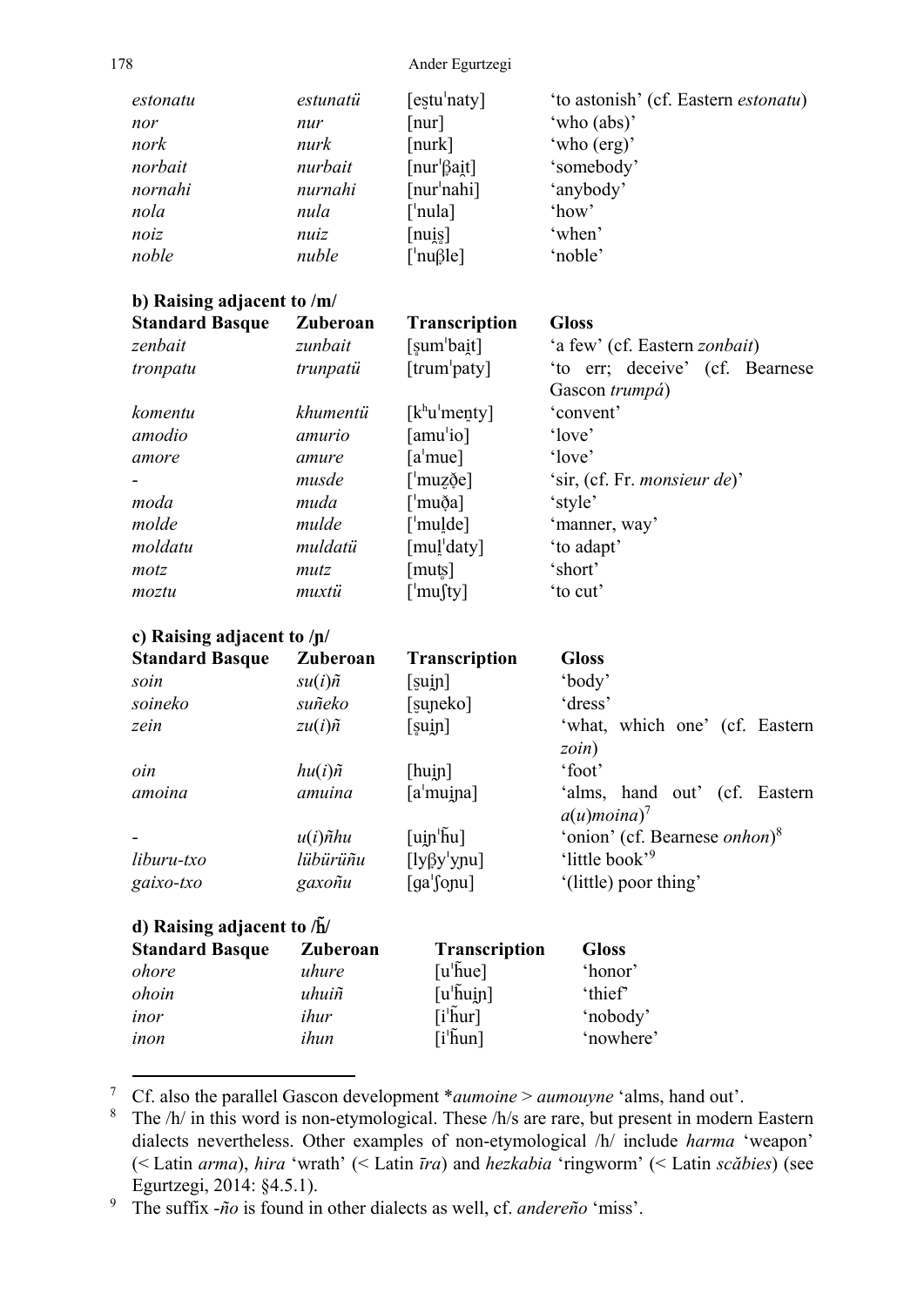| inola | ihula | $[i^{\dagger}$ hula]                              | 'by no means'          |
|-------|-------|---------------------------------------------------|------------------------|
| inoiz | ihuiz | $[\mathrm{i}^{\shortmid}\tilde{\mathrm{h}}$ ui̯ş] | 'never'                |
| laino | lanhữ | $[lan^{\dagger}$ hu]                              | 'cloud'                |
| anoa  | anhua | $\lceil$ an'hua]                                  | 'food portion, supply' |

| e) Raising before nasal stops with non-contrastive place features |             |                                         |                                            |  |  |  |
|-------------------------------------------------------------------|-------------|-----------------------------------------|--------------------------------------------|--|--|--|
| <b>Standard Basque</b>                                            | Zuberoan    | <b>Transcription</b>                    | <b>Gloss</b>                               |  |  |  |
| arrunt                                                            | arrunt      | $[a^{\dagger}$ runt]                    | 'common, ordinary' (cf.<br><i>arront</i> ) |  |  |  |
| konde                                                             | kunte       | [ <sup>'</sup> kunte]                   | 'count'                                    |  |  |  |
| kontra                                                            | kuntre      | [ <sup>'</sup> kuntre]                  | 'against'                                  |  |  |  |
| ondu                                                              | huntü       | ['hunty]                                | 'to mature, to age'                        |  |  |  |
| kontatu                                                           | khuntatü    | $[k^h$ un'taty]                         | 'to tell'                                  |  |  |  |
| kontu                                                             | khuntü      | $\left[ \mathrm{'}k^{\mathrm{h}}$ unty] | 'total, count'                             |  |  |  |
| kontent                                                           | kuntent     | [kun <sup>'</sup> tent]                 | 'happy'                                    |  |  |  |
| hontaz                                                            | huntaz      | [ˈhuntas]                               | 'about this'                               |  |  |  |
| ezkondu                                                           | ezkuntü     | [es <sup>'</sup> kunty]                 | 'to marry'                                 |  |  |  |
| hondar                                                            | hundar      | [ˈhundar]                               | 'remainder'                                |  |  |  |
|                                                                   | untsa       | [ <sup>'</sup> untsa]                   | 'well' (cf. ontsa)                         |  |  |  |
| kontserbatu                                                       | kuntserbatü | [kuntser <sup> </sup> βaty]             | 'to preserve'                              |  |  |  |
|                                                                   | munstra     | $\lceil$ 'munstra]                      | 'showing, sample'                          |  |  |  |
| ontzi, untzi                                                      | untzi       | [ˈuntsi]                                | 'ship'                                     |  |  |  |
| ontza                                                             | untza       | [ˈuntsa]                                | 'ounce'                                    |  |  |  |
| esponja                                                           | espunja     | [es <sup>'</sup> punza]                 | 'sponge'                                   |  |  |  |
|                                                                   | hunki       | [ˈhuŋki]                                | 'profit'                                   |  |  |  |
| ongailu                                                           | hunkallü    | [hun ka $\delta y$ ]                    | 'fertilizer'                               |  |  |  |

Given that the instances of vowel raising discussed above did not undergo fronting, it may be hypothesized that this process is probably more recent than /u/-fronting (Egurtzegi to appear). As expected, instances of  $*u$  in nasalization contexts like *lagün* ['layyn] 'friend', egün ['eyyn] 'day', *alhargün* [al'haryyn] 'widow(er)', etc., show high back vowel fronting.

#### **2.3 Systematic raising of contrastively nasalized /õ/**

While all the examples in (6) have undergone sporadic [ $\delta$ ]-raising triggered by an immediately adjacent nasal obstruent, Zuberoan shows a parallel /õ/-raising process which is systematic, and affects contrastively nasalized /õ/ instead of [õ] in contact to a nasal obstruent. Note that contrastively nasalized vowels are limited to word-final position in Zuberoan Basque (Egurtzegi 2015). Examples of this process include those in (7).

| $(7)$ Regular raising of word-final stressed $(0)$ |          |                                               |                |  |  |
|----------------------------------------------------|----------|-----------------------------------------------|----------------|--|--|
| <b>Standard Basque</b>                             | Zuberoan | <b>Transcription</b>                          | <b>Gloss</b>   |  |  |
| ardo                                               | ardũ     | $\lceil ar^{\dagger} \delta \tilde{u} \rceil$ | 'wine'         |  |  |
| saloi                                              | salũ     | $[sa^{\dagger}l\tilde{u}]$                    | 'living room'  |  |  |
| arratoi                                            | arratũ   | $\lceil \arctan^{\text{th}} \tilde{u} \rceil$ | 'mouse'        |  |  |
| lehoi                                              | lehũ     | $[le^{\dagger} \tilde{h} \tilde{u}]$          | 'lion'         |  |  |
| arrazoi                                            | arrazũ   | $\lceil \arctan^2 z \tilde{u} \rceil$         | 'reason'       |  |  |
| patroi                                             | patrũ    | $[pa^{\dagger}$ trũ]                          | 'patron'       |  |  |
|                                                    | presũ    | $[\text{pre}'z\tilde{u}]$                     | 'prison'       |  |  |
| sasoi                                              | sasũ     | $[sa'z\tilde{u}]$                             | 'season, time' |  |  |
| milioi                                             | milliũ   | $\lceil mi' \Lambda j \tilde{u} \rceil$       | 'million'      |  |  |

 $(7)$  Degular raising of word-final stressed  $\alpha$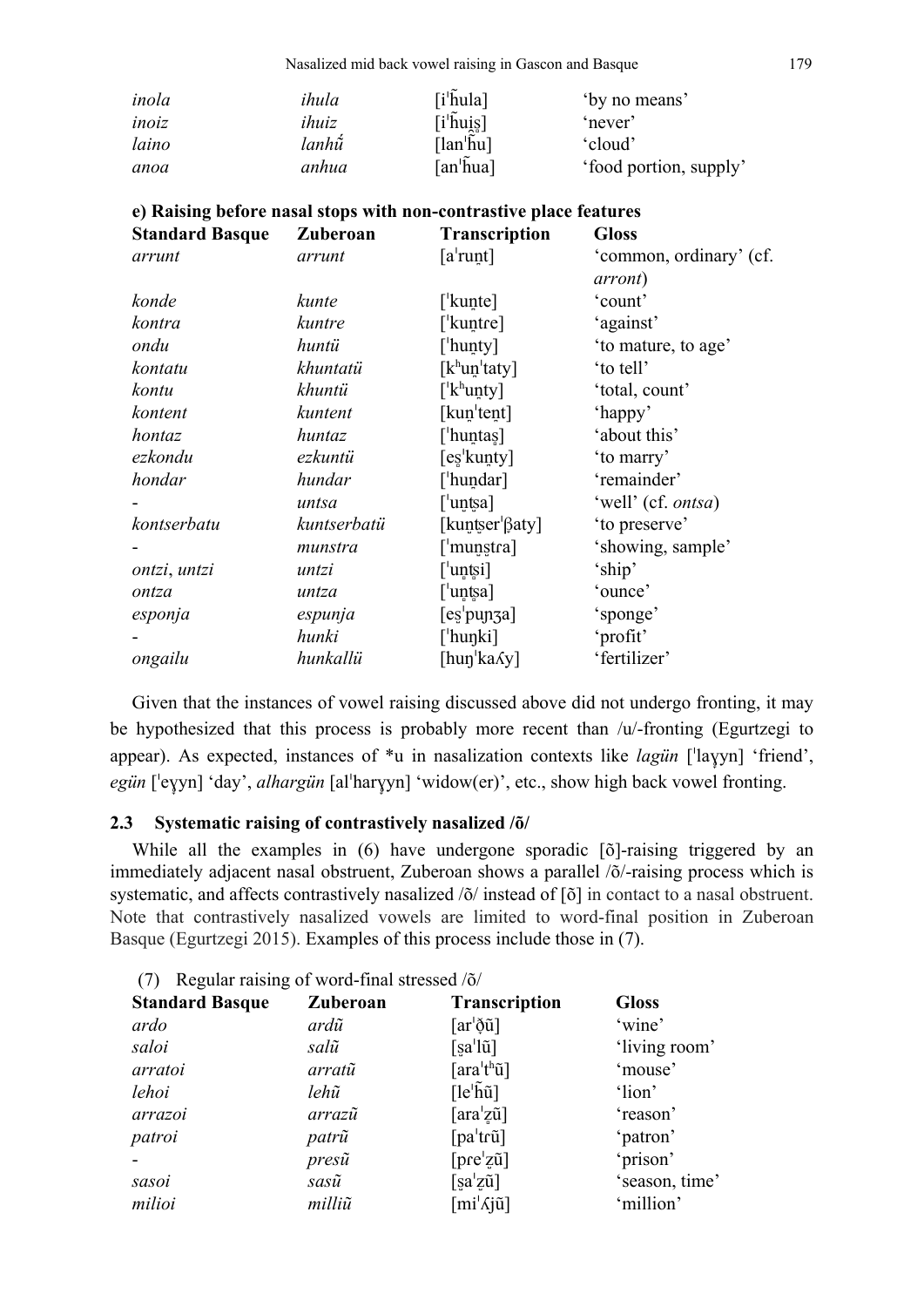The examples in (7) correspond to a regular sound change that has yielded the merger of /õ/ and /ũ/ in /ũ/. The first example in (7) involves a potentially inherited word, while the other examples correspond to loanwords of different periods. Two observations are worth mentioning here: all contrastively nasalized vowels in Zuberoan occur in stressed position (Egurtzegi 2015: 4); most listed words are loanwords from Gascon and exhibit Proto-Romance tense \*o, which was systematically raised to /u/.

As shown in (7), word-final contrastively nasalized /õ/ was raised to /ũ/ in Zuberoan Basque. Given that most of the words in (7) have been borrowed from Bearnese Gascon, a comparison between the sound changes in both languages is in order. Examples of this raising process in Bearnese Gascon taken from Agirre Sarasola (2001: 666) are given in (8) alongside with Zuberoan parallels. Although phonemic nasalization is already lost in most Bearnese varieties (cf. Rohlfs 1970: 6, footnote 11), it is transcribed here for the sake of comparison. Note that all the examples correspond to Latin -*ōnem*, so that systematic raising unrelated to the nasal context is expected to take place in Gascon but not in Zuberoan.

(8) Word-final /õ/ raising in Bearnese Gascon and Zuberoan Basque (Agirre Sarasola 2001)

| <b>Bearnese Gascon</b> | Transcription                                     | <b>Zuberoan Basque</b> | <b>Transcription</b>                           | <b>Gloss</b>   |
|------------------------|---------------------------------------------------|------------------------|------------------------------------------------|----------------|
| lèu                    | $\sqrt{\text{le}}^{\mathsf{I}}\tilde{\mathbf{u}}$ | lehũ                   | $[le^{\dagger} \tilde{h} \tilde{u}]$           | 'lion'         |
| arraton                | /araˈtũ/                                          | arratũ                 | [araˈtʰũ]                                      | 'mouse'        |
| arrason                | /araˈzũ/                                          | arrazũ                 | $\lceil \arctan^2 z \tilde{u} \rceil$          | 'reason'       |
| patron                 | /pa <sup>1</sup> trũ/                             | patrũ                  | $[pa^{\dagger}$ trũ]                           | 'patron'       |
| preson                 | $/$ pre $'z\tilde{u}/$                            | $pres\tilde{u}$        | $[\text{pre}'z\tilde{u}]$                      | 'prison'       |
| sason                  | /saˈzũ/                                           | sasũ                   | $[sa'z\tilde{u}]$                              | 'season, time' |
| million                | /miˈʎjũ/                                          | milliũ                 | $\left[\text{mi}'\text{\textcircled{}}\right]$ | 'million'      |
| salon                  | /saˈlũ/                                           | salũ                   | $[sa'l\tilde{u}]$                              | 'living room'  |

Many of the words in this list show evidence of a late incorporation into Zuberoan: three of the words show voiced sibilants – segments that have been borrowed from Gascon and are not found in other Basque dialects –, while *patrũ* exhibits a cluster only present in recent stages of the language (Blevins / Egurtzegi in press). In this scenario, examples like Bearnese *lèu*/Zuberoan *lehũ* 'lion' are especially interesting, given that the Zuberoan form shows evidence of early borrowing into Basque. In these forms, intervocalic /n/ shifted to nasalized  $/\tilde{h}$  before Common Basque<sup>10</sup> (cf. Igartua 2015; Egurtzegi 2014: §4.2.3, in press) and metathesized to the second syllable in the Eastern varieties (cf. Lakarra 2009; Egurtzegi 2011, 2013b, 2014: §4.4.4, §8.2.1): Latin *leone*(*m*) >> Common Basque \*leoh̃ <sup>e</sup> > Old Eastern Basque \**lehoe*. In the case of Gascon *lèu*, after the early loss of Latin final -*e*, Proto-Romance tense \*o was independently raised to *u* and word-final -*n* was simply lost giving rise to vowel nasalization, as in Latin *pane*(*m*) > *pan* > *pã* > *pa* (cf. Rohlfs 1970: 158). As indicated in (9), this seemingly independent sequence of changes points towards different reconstructed paths to arrive from Latin *leōne*(*m*) to the forms *leũ* and \**lehõ*, respectively. The presence of the aspirate in the second syllable makes a borrowing from Gascon unlikely, and argues for a raising of [õ] instead, at least for this particular case.

 <sup>10</sup> Common Basque (or Old Common Basque) is the stage of the language preceding the dialectal division proposed by Michelena (1981).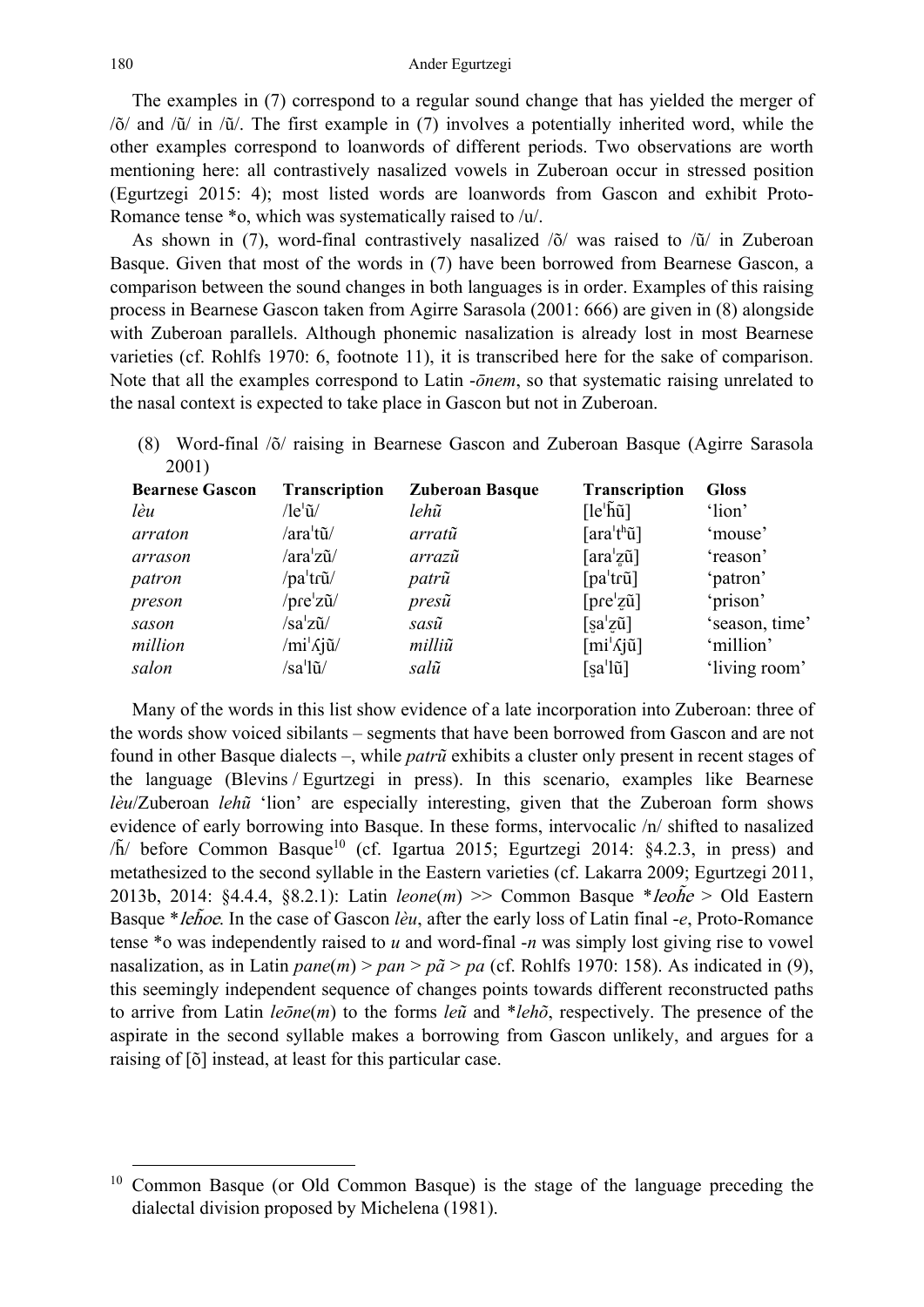| (9) The evolution of Lat. <i>leonem</i> 'lion' in Zuberoan Basque and Bearnese Gascon |       |                                                                                                                                 |                                  |         |  |
|---------------------------------------------------------------------------------------|-------|---------------------------------------------------------------------------------------------------------------------------------|----------------------------------|---------|--|
|                                                                                       | Latin | <b>Reconstructed process</b>                                                                                                    | <b>Modern form</b> Transcription |         |  |
|                                                                                       |       | <b>Bearnese:</b> $le\bar{o}ne(m)$ > *leon > *leun > le $\tilde{u}$ >                                                            | lèu                              | /le'u/  |  |
|                                                                                       |       | <b>Zuberoan:</b> $le\bar{o}ne(m)$ > * $le\bar{o}he$ > * $le\bar{h}\tilde{o}(i)$ > * $le\bar{h}\tilde{o}$ > $le\bar{h}\tilde{u}$ |                                  | /le'hũ/ |  |

The similarity of the mid vowel raising processes in the two neighboring languages makes it difficult to determine whether vowel raising happened in the donor language or occurred in both languages in a parallel way (cf. Blevins  $2017$ ).<sup>11</sup> While one could argue that the examples in (8) that were borrowed from Gascon into Zuberoan involve the general raising of Latin  $\bar{\sigma}$  /oː/ into /u/ – found in Gascon as well as in Occitan –, other borrowings from Gascon in which Latin /oː/ (Proto-Romance tense \*o) was not in contact to a nasal do not show raising in Zuberoan: compare Gascon *bouts* /buts/ < Lat. *vōce*(*m*) 'voice' with Zuberoan *botz* /boʦ̻/ 'voice', presumably borrowed from older Gascon *bots*. A word with /o/ in non-nasal context like *botz* has not yielded \*\**butz* in Zuberoan, which contrasts with Gascon [buts] as well as with other lexical items with nasalized vowels such as its near-minimal pair  $mots > mutz$ /muʦ̻/ 'short'. In addition, it cannot be argued that Basque borrowed these words after the raising process took place in Gascon, given that /õ/-raising also affected native words such as *ardũ* /arˈdũ/ 'wine' (< \**ardõ* < \**ardãõ* < \**ardah̃ o* < \**ardano*).

Alongside all the borrowings from different periods, inherited words such as *ardũ* show that Zuberoan Basque raised all /õ/s in the dialect. Nevertheless, the case of Gascon is less clear, given that an independent process of /o/-raising yielding a similar outcome also affected /o/ (< Lat. *ō* /oː/) in this language. Specific research on the chronology of the two sound changes that raised /o/ in Gascon is required in order to find out whether the systematic shift of contrastively nasalized mid back vowels in Zuberoan Basque developed in the same way in Gascon. In any case, given the number of borrowed words in which /õ/ turned into /ũ/ wordfinally in Zuberoan Basque, it seems clear that Gascon has played a role in the development of this second sound change as well as in the more general [õ]-raising process. Whether the role of Gascon was limited to loaning a sound change or it also facilitated the reinterpretation of Zuberoan Basque /õ/ as /ũ/ due to the high number of shared lexical items showing /ũ/ (<  $*$ õ), /õ/ > /ũ/ developed as a natural sound change within Zuberoan Basque.

#### **3 Vowel nasalization and vowel height**

Instances of nasalized vowel raising and lowering like those seen in the Eastern Basque dialects are common. Beddor (1982) lists up to 75 languages that show sound patterns of allophonic or phonemic variation involving oral and nasal vowel height with specific references. Other surveys include Bhat (1975), Foley (1975), Ruhlen (1978) and Schourup (1973). Changes in height of nasalized vowels are found, among many other languages, in Romance languages such as French and Portuguese, and other Indo-European languages such as Breton, Hindi, Armenian and Dutch. Outside of Indo-European, Niger-Congo languages such as Swahili and Ewe, Oto-Manguean languages such as Mixtec and Zapotec, Arawakan languages such as Shiriana and Asháninka, as well as the North American isolates Yuchi and Haida, all show raising or lowering of nasalized vowels. Cases parallel to the specific mid back vowel raising studied in this paper for Gascon and Basque exist in Dutch (Germanic), Batak (Malayo-Polynesian), as well as the Khoekhoe (Nama) Khoe language, which raised both mid back vowels /o/ and /ɔ/ when contextually nasalized by an adjacent nasal consonant (see Beddor 1982 for references on each language).

<sup>&</sup>lt;sup>11</sup> According to Blevins' (2017) model, language experience may alter phonetic perception in a situation of language contact and yield sound changes that, although developed due to linguistic contact, appear to be natural and phonetically motivated.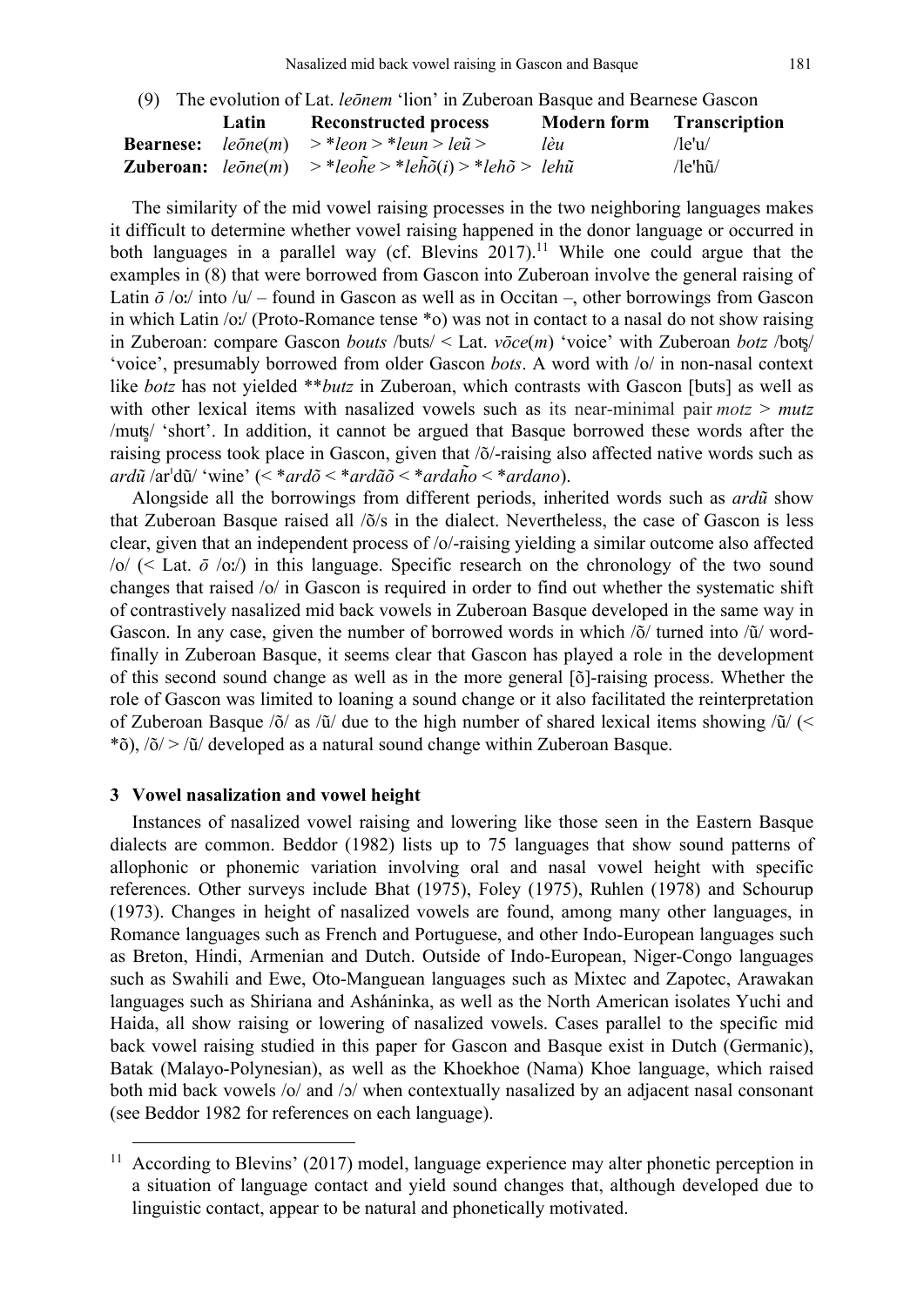While nasalized high vowels are lowered and nasalized low vowels are raised in both contextual and non-contextual situations, the general surveys show different sound change patterns for nasalized mid vowels (cf. Maddieson 1984). The presence or absence of a segmental source of the vowel nasalization characteristic seems to affect the final outcome: mid vowels are usually lowered when there is no surrounding nasal consonant but raised when they are adjacent to the contextual source of vowel nasalization. The observation that the presence or absence of a segmental source of the nasality property yields different outcomes implies that the vowel raising in examples (1-6) may be different from the  $\langle \delta \# \rangle$ /ũ#/ raising cases in oxytonic words shown in (7-9). Separating these two sets of examples into two distinct processes would be consistent with the fact that [õ]-raising has been described as sporadic while /õ/-raising has been characterized as systematic, as well as with the dialectal distribution of the two processes in Basque: while the former sound change is widespread throughout the Eastern varieties, the latter is limited to Zuberoan, the only modern dialect that has maintained contrastive vowel nasalization (cf. Hualde 2003: 31; Egurtzegi 2013a: 126-127; 2015: 4).<sup>12</sup> There is yet another asymmetry affecting mid vowels: front mid vowels are more likely to lower whereas back mid vowels are more likely to raise (Beddor et al. 1986). This asymmetry may also apply to high vowels but is more prominent in mid vowels.

As in any given process that is found in such a wide range of languages across the world, we expect a natural phonetic explanation for this sound pattern. Articulatory, acoustic and perceptual constraints have been invoked in order to account for the reinterpretation in oral height of nasalized vowels (see Beddor et al. 1986 for extensive bibliography on each perspective). Acoustically, the ambiguity in height is attributed to nasal coupling. The coupling of the two tracts adds a pole-zero pair to the lower frequencies of the vowel spectrum (cf. Fant 1960). The nasal pole (or nasal formant, FN) and the nasal zero (FZ) almost cancel each other, but the first formant is altered in the process (F1'). This alteration increases along with the level of coupling in production, which makes the nasal formant more prominent. The perceived height of oral vowels is reflected by the center of gravity, which is determined by the frequency and amplitude of spectral prominences in the F1-F2 region (Bedrov et al. 1978; Chistovich / Lublinskaya 1979; Chistovich et al. 1979). The center of gravity is shifted with the addition of the pole-zero pair in nasal vowels. Beddor (1982) measured the center of gravity of nasal and oral vowels of different languages, and she found that it is lower for nasalized low and mid back vowels than for their oral counterparts and higher for  $[\tilde{i} \tilde{e}]$  than for  $[\tilde{i} e]$ , while it is similar for  $[u]$  and  $[\tilde{u}]$ . This is consistent with the observations inferred from the various surveys (Wright 1980), namely that high and low nasalized vowels are perceived as mid, as well as with the tendency for nasalized [õ] to raise and nasalized [ẽ] to lower.

There have also been perception experiments dealing with the perceptual ambiguity in the height of nasalized vowels. Krakow et al. (1988) showed that English speaking listeners perceived nasalized vowels as differing in height from their oral counterparts except when they preceded /n/, an environment where listeners could attribute nasalization to the phonological context. This experiment suggests that a listener's inability to find the source of the nasalization in a vowel can yield a reinterpretation in terms of oral height, especially in

<sup>&</sup>lt;sup>12</sup> This is alongside the now defunct Roncalese dialect, which showed a different distribution of these segments (Egurtzegi, 2014: §6.2.2; 2015: 3-4).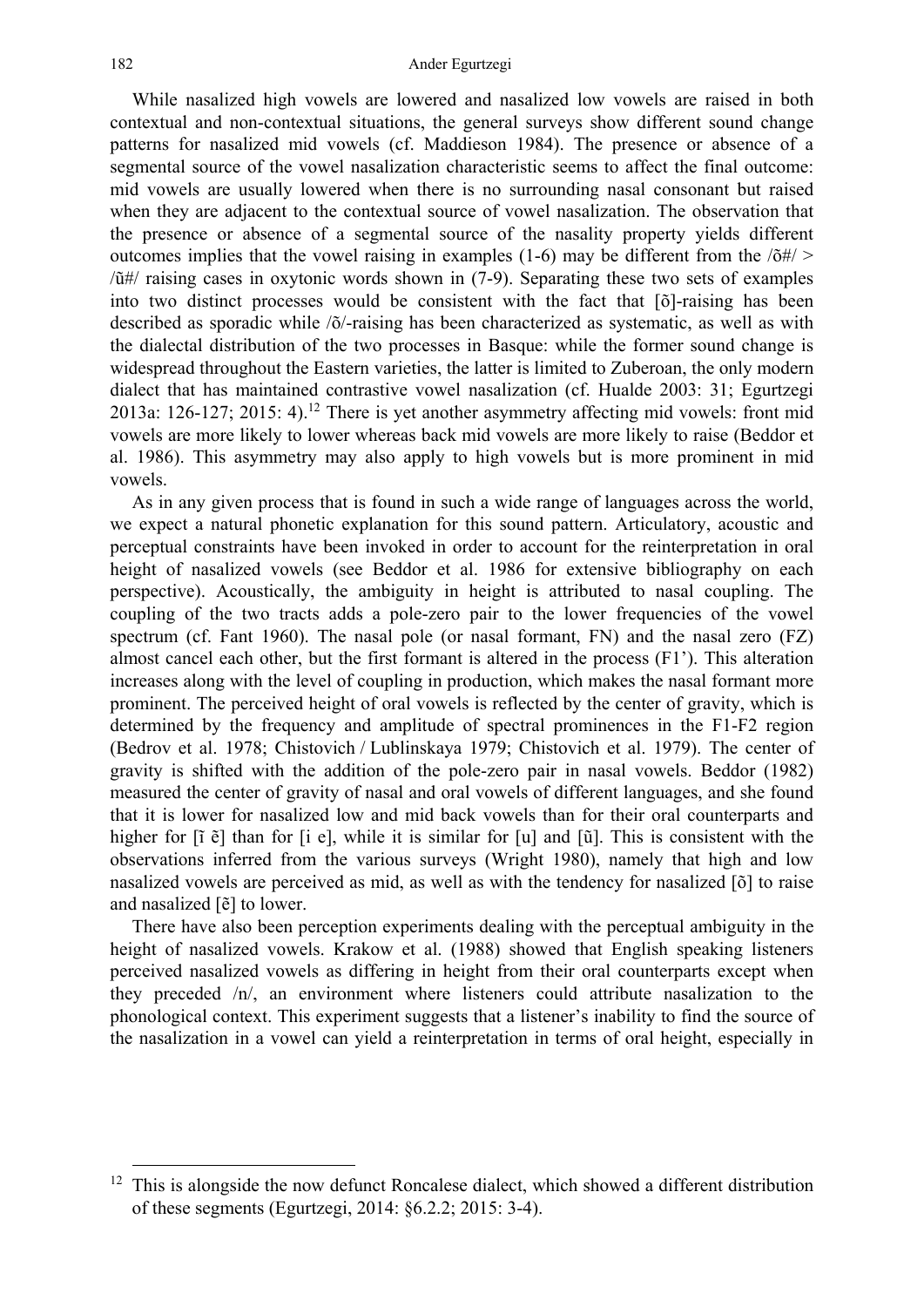languages without phonologically nasalized vowels. This perceptual ambiguity may play a role in the development of contrastive vowel nasalization:<sup>13</sup>

"One account of phonemicisation of vowel nasalisation with concomitant nasal consonant loss is that the perceptual salience of vowel nasality increased as the perceptual salience of the conditioning nasal consonant decreased (see Kawasaki 1986). However, at the transition stage, distinctive vowel nasalisation is not fully integrated into the language. If listeners do not expect non-contextual nasal vowels but also do not perceive the now weakened nasal consonant, then they might attribute the acoustic effects of vowel nasalisation to either (a) nasal coupling, (b) change in tongue configuration, or (c) both nasal coupling and change in tongue configuration. Under these conditions, we would expect /VN/ or /NV/ to result historically in (a)  $\tilde{V}$ / with nasalisation but no height change, (b)  $/V'/$  with height change but no nasalisation, or (c)  $\sqrt{V}$ <sup>'</sup>/ with height change and nasalisation'' (Beddor et al. 1986: 211).<sup>14</sup>

According to the authors, there is no consensus in the relative chronology of the lowering and the development of contrastive nasalization in the literature (cf. Entenman 1977; Haden / Bell 1964; Martinet 1965; Pope 1934), thus suggesting that both changes may have occurred in the same period.

I propose that the Zuberoan raising of stressed word-final nasalized /õ/ may be a similar development. Although possibly related, this  $\delta \frac{d\mu}{d\tau} > \delta \frac{d\mu}{d\tau}$  process is different from the more general change [õ] > [ũ]. Contextually nasalized raising and raising with no clear nasal environment are distinguished in the phonetic literature (cf. Beddor et al. 1986), and the former is sporadic whilst the latter is systematic in Zuberoan Basque, in addition to having different isoglosses in the Eastern Basque dialects. The perceptual experiment by Krakow et al. (1988) suggests that nasalized vowels in oral contexts are most ambiguous in height in languages with no contrastive nasality in vowels, and this is consistent with the very limited distribution of contrastive nasalization in Zuberoan. The fact that Zuberoan contrastive nasalization exhibits low productivity may make /õ#/ prone to reinterpretation (Krakow et al. 1988). This propensity towards height reinterpretation alongside the prosodic prominence and longer duration of contrastively nasalized vowels due to their stressed status in Zuberoan (Hualde 1993; Egurtzegi 2015) may account for the systematic nature of  $\frac{\delta}{>}\tilde{u}/\tilde{d}$ .

#### **4 Conclusions**

This paper has discussed the raising of the nasalized vowels in Gascon and Basque. Focusing on the raising of mid back vowels, I have proposed a new analysis for the raising processes, namely, phonetically nasalized [5] was reinterpreted as [ũ], which was then phonologized as /u/.

I have shown that the raising of the mid back vowel [5] occurred in essentially all nasalization context conditions in Gascon: not only when followed by /n/, but also when followed or preceded by any other nasal stop. Although the paper focuses on mid back vowel raising, I have briefly discussed three other raising processes involving the raising of a

<sup>&</sup>lt;sup>13</sup> Recent studies (Carignan et al. 2011; cf. also Shosted et al. 2012) suggest that speakers of American English may compensate for the low-frequency shift in spectral energy due to velopharyngeal opening by raising the tongue during the production of nasalized /i/. Thus, oral articulation may play a complex role in vowel nasalization and the effects of nasalization in vowels may, in some cases, be compensated by a lingual gesture.

<sup>&</sup>lt;sup>14</sup> Beddor et al. (1986) use the symbol V' to refer to a vowel with a modified height (due to nasalization effects) throughout the paper.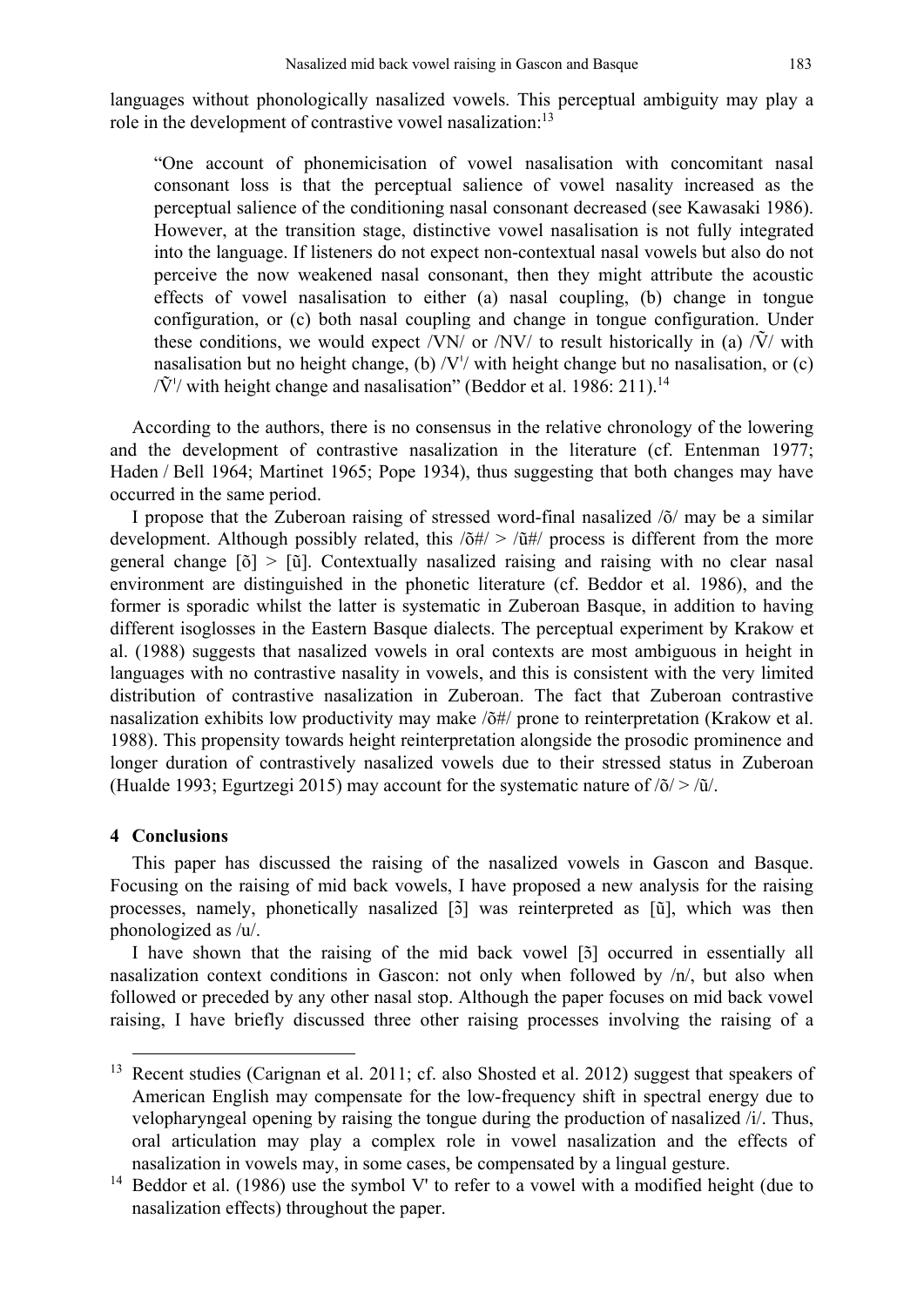nasalized vowel in Gascon varieties:  $[\tilde{\epsilon}] > [\tilde{e}]$  which is widespread in the Gascon domain,  $[\tilde{a}]$ > [5] in Aure Gascon, and [ã]-raising to a mid-front vowel in medieval Bayonnese Gascon.

The case of Basque, which was previously only roughly described, has been analyzed on the same terms. In addition, the raising of [õ] has been divided into two different processes: the more general process described as  $\lceil \delta \rceil$  >  $\lceil \tilde{u} \rceil$  and the raising of stressed  $\lceil \delta / \tilde{u} \rceil$ . While the raising of contextually nasalized vowels is sporadic and present in many Eastern Basque varieties, the raising of the nasalized stressed phoneme  $\delta / \tau$  to  $\delta / \tau$  in word-final position occurs systematically and only in Zuberoan.

All nasalized vowel raising processes present in Gascon and Basque have been accounted for in terms of the perceptual ambiguity produced by the replacement of F1 of the non-nasal vowel with a zero, a nasal formant and a shifted F1'. FN becomes more prominent with greater coupling, which causes a shift in the center of gravity of nasal vowels as compared to their oral counterparts. This can yield changes in vowel height (Beddor et al. 1986: 200), most especially in languages where the nasality contrast is not very prominent. Such is the case of Gascon and Zuberoan Basque, both with contrastive nasalization restricted to the stressed syllable. The systematic nature of  $\delta$  >  $\delta$  / $\delta$  may be due to the lack of nasal context in the sound pattern, a situation that has been shown to facilitate the listener's reanalysis of spectral changes associated with nasalization as affecting oral vowels in languages lacking vowel nasality contrasts (Krakow et al. 1988). The direction of the sound change observed in crosslinguistic surveys is consistent with the center of gravity data for nasal mid back vowels (Beddor 1982).

After looking at nasalized vowel raising processes in both languages, it seems very likely that nasalized mid back vowel raising has proceeded similarly in Gascon and Zuberoan. This context-dependent sound change is relatively recent and geographically restricted – it is not found in other Romance languages such as French or Catalan. All in all, a more complete account of vowel nasalization and sound changes operating on nasalized vowels may be obtained by integrating contact linguistics and phonetics as a means of describing and explaning historical sound patterns which have received little attention in the past.

#### **References**

- Agirre Sarasola, P. 2001. "Catechima laburra, zubereraren ezaugarri fonologikoen lekukoa", *International Journal of Basque Linguistics and Philology* [*ASJU*] 35, 653-787.
- Anglade, J. 1921. *Grammaire de l'ancien provençal ou ancienne langue d'Oc*, Paris: Klincksieck.
- Allières, J. 1994. "La nasalisation et l'action des nasales à travers l'histoire de l'occitan", *Communication and Cognition* 27 (1-2), 133-140.
- Allières, J. 2001. *Manuel de linguistique romane*. Paris: Honoré Champion.
- Beddor, P. S. 1982. *Phonological and Phonetic Effects of Nasalization on Vowel Height*, Minneapolis, MN: University of Minnesota dissertation [reproduced by Indiana University Linguistics Club].
- Beddor, P. S. / Krakow, R. A. / Goldstein, L. M. 1986. "Perceptual constraints and phonological change", *Phonology* 3, 197-217.
- Bedrov, Ya. A. / Chistovich, L. A. / Sheikin, R. L. 1978. "Frequency position of the 'center of gravity' of formants as a useful feature in vowel perception", *Soviet Physics Acoustics* 24, 275-278.
- Bhat, D. N. S. 1975. "Two studies on nasalization". In: C. A. Ferguson, L. M. Hyman / J. J. Ohala, eds. *Nasálfest: Papers from a symposium on nasals and nasalization*, Stanford: Stanford University Press, 27-48.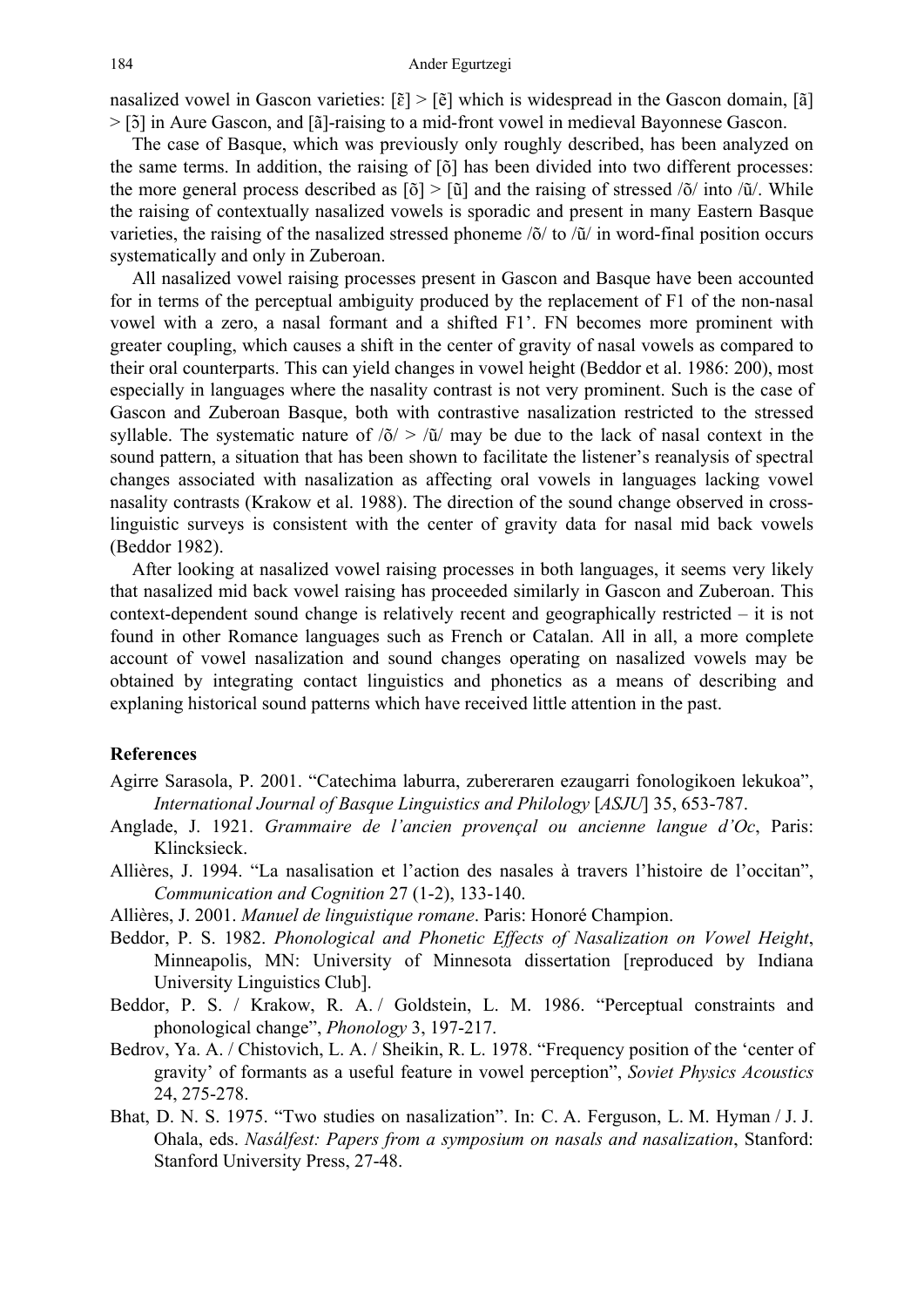- Blevins, J. 2017. "Areal sound patterns: From perceptual magnets to stone soup". In: R. Hickey, ed. *The Cambridge Handbook of Areal Linguistics*, Cambridge: Cambridge University Press, 55-87. doi: https://doi.org/10.1017/9781107279872.006.
- Blevins, J. / Egurtzegi, A. in press. "Unexpected obstruent loss in initial obstruent-sonorant clusters: The apparent case of Romance loans in Basque", *Phonology*.
- Bouzet, J. / Lalanne, Th. 1937. *Du gascon au latin*. Saint-Vincent-de-Paul: Bénesse.
- Camino, I. 2009a. "Mugako hiztun eta aldaerak ipar-mendebaleko Zuberoan", *Fontes Linguae Vasconum* 111, 153-218.
- Camino, I. 2009b. "Hizkuntza-aldakortasunari Amiküzetik so", *Lapurdum* 13, 61-80.
- Camino, I. 2011 [2014]. "Ekialdeko euskararen iraganaz". In: I. Epelde, ed. *Euskal dialektologia: lehena eta oraina* (*Supplements of the International Journal of Basque Linguistics and Philology* [*ASJU*] 69), Bilbao: University of the Basque Country, 87- 153.
- Carignan, Ch. / Shosted, R. / Shih, Ch. / Rong, P. 2011. "Compensatory articulation in American English nasalized vowels", *Journal of Phonetics* 39, 668-682.
- Chistovich, L. A. / Lublinskaya, V. V. 1979. "The 'center of gravity' effect in vowel spectra and critical distance between the formants", *Hearing Research* 1, 185-195.
- Chistovich, L. A. / Sheikin, R. L. / Lublinskaya, V. V. 1979. "'Centers of gravity' and spectral peaks as the determinants of vowel quality". In: B. Lindblom / S. Öhman, eds. *Frontiers of Speech Communication Research*, New York: Academic Press, 143-157.
- Cremona, J. A. 1956. *The Dialect of the Vallée d'Aure (Hautes-Pyrénées)*, London: Westfield College (Queen Mary) - University of London dissertation.
- Dechepare, B. [Etxepare, B.]. 1545 [1980]. *Linguæ vasconum primitiæ. Edizio kritikoa*, Bilbao: Euskaltzaindia / Mensajero [edited by P. Altuna].
- Egurtzegi, A. 2011. "Euskal metatesiak: abiaburua haien ikerketarako", *International Journal of Basque Linguistics and Philology* [*ASJU*] 45, 1-79.
- Egurtzegi, A. 2013a. "Phonetics and phonology". In: M. Martínez-Areta, ed. *Basque and Proto-Basque. Language-internal and typological approaches to linguistic reconstruction* [*Mikroglottika* 5], Frankfurt am Main: Peter Lang, 119-172.
- Egurtzegi, A. 2013b. "Diferentes tipos de aspiración en vasco (con análisis espectrales del dialecto suletino actual)". In: E. Blasco, P. Francalacci, A. Nocentini / G. Tanda, eds. *Iberia e Sardegna. Legami linguistici, archeologici e genetici dal Mesolitico all'Età del Bronzo*, Firenze: Le Monnier, 151-169.
- Egurtzegi, A. 2014. *Towards a Phonetically Grounded Diachronic Phonology of Basque*, Vitoria-Gasteiz: University of the Basque Country dissertation.
- Egurtzegi, A. 2015. "Different distributions of contrastive vowel nasalization in Basque", *Loquens* 2(1), e017. doi:http://dx.doi.org/10.3989/loquens.2015.017
- Egurtzegi, A. 2017. "Phonetically conditioned sound change: Contact induced /u/-fronting in Zuberoan Basque". *Diachronica* 34:3, 331-367. doi: http://dx.doi.org/10.1075/dia.34.3.02egu.
- Egurtzegi, A. in press. "On the phonemic status of nasalized /h/ in Modern Zuberoan Basque", *Linguistics* 56.
- Entenman, G. 1977. *The Development of Nasal Vowels*, Austin, TX: University of Texas at Austin dissertation.
- Fant, G. 1960. *Acoustic Theory of Speech Production*, The Hague: Mouton.
- Foley, J. 1975. "Nasalization as universal phonological process". In: C. A. Ferguson, L. M. Hyman / J. J. Ohala, eds. *Nasálfest: Papers from a symposium on nasals and nasalization*, Stanford: Stanford University Press, 197-212.
- Gilléron, J. / Edmont, E. 1902-1910. *Atlas linguistique de la France*, Paris: Champion [9 vol., supplement 1920].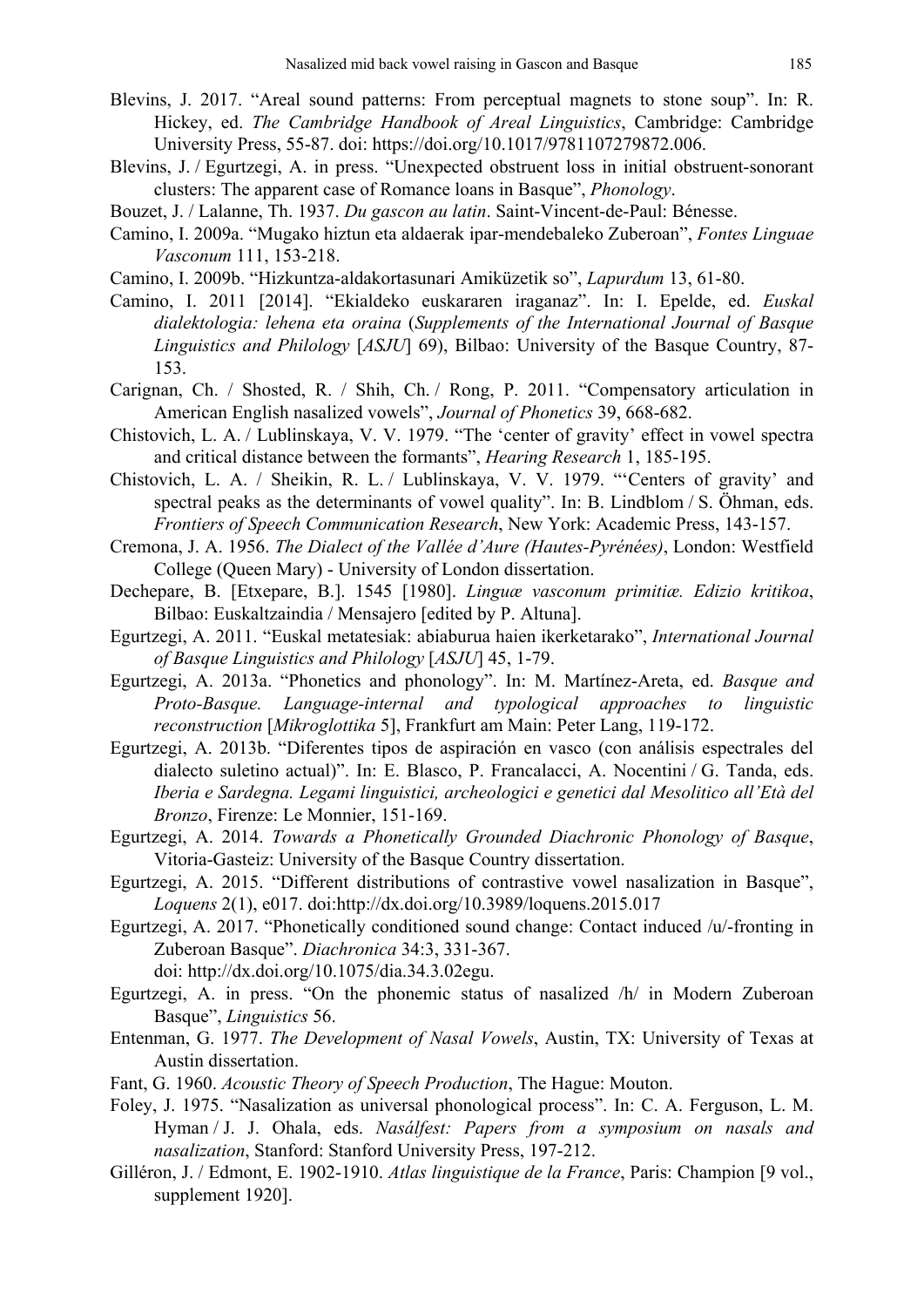Haden, E. F. / Bell, Jr. E. A. 1964. "Nasal vowel phonemes in French", *Lingua* 13, 62-69.

- Hualde, J. I. 1993. "Topics in Souletin phonology". In: J. I. Hualde / J. Ortiz de Urbina, eds. *Generative Studies in Basque Linguistics*, Amsterdam: John Benjamins, 289-327.
- Hualde, J. I. 2003. "Segmental phonology". In: J. I. Hualde / J. Ortiz de Urbina, eds. *A Grammar of Basque*, Berlin / New York: Mouton de Gruyter, 15-65.
- Igartua, I. 2015. "Diachronic effects of rhinoglottophilia, symmetries in sound change, and the curious case of Basque", *Studies in Language* 39, 635-663.
- Krakow, R. A. / Beddor, P. S. / Goldstein, L. M. / Fowler, C. A. 1988. "Coarticulatory influences on the perceived height of nasal vowels", *Journal of the Acoustical Society of America* 83, 1146-1158.
- Labov, W. 1994. *Principles of Linguistic Change, Vol. 1: Internal factors*, Oxford: Blackwell.
- Lafon, R. 1937 [1999]. "Tendance à la palatalisation de la sonante *u* dans les parlers basques du Nord-Est", *Revue de Linguistique Romane* 13, 73-82; reissued in *Vasconiana* (Iker 11), Bilbao: Euskaltzaindia, 85-93.
- Lafon, R. 1958 [1999]. "Contribution à l'étude phonologique du parler basque de Larrau (Haute-Soule)". In: D. Catalán, ed. *Estructuralismo e historia. Miscelánea homenaje a André Martinet* (Vol. 2), La Laguna: Universidad de La Laguna, 77-106; reissued in *Vasconiana* (Iker 11), Bilbao: Euskaltzaindia, 113-133.
- Lakarra, J. A. 2009. "\*h3 > h1, \*h2 > h1 eta horiei datxezkien zenbait fenomenoz", *Lapurdum* 13, 211-231.
- Larrasquet, J. 1939. *Le basque de la Basse-Soule orientale*, Paris: Klincksieck.
- Leiçarraga, I. [Leizarraga, J.]. 1571 [1900]. *I. Leiçarragas baskische Bücher von 1571 (Neues Testament, Kalender und Abc)*, Strasbourg [edited by Th. Linschmann / H. E. Schuchardt].
- Lhande, P. 1926-1938. *Dictionnaire basque-français (dialectes labourdin, bas-navarrais et souletin)*, Paris: Gabriel Beauchesne.
- Loporcaro, M. 2011. "Phonological processes". In: M. Maiden / J. C. Smith / A. Ledgeway, eds. *The Cambridge History of the Romance Languages. Volume 1: Structures*, 109- 154.
- Maddieson, I. 1984. *Patterns of Sounds*, New York: Cambridge University Press.
- Martinet, A. 1965. "Les voyelles nasales du français", *Linguistique* 2, 117-122.
- Martínez-Areta, M. 2013. "Basque dialects". In: M. Martínez-Areta, ed. *Basque and Proto-Basque. Language-internal and typological approaches to linguistic reconstruction* [*Mikroglottika* 5], Frankfurt am Main: Peter Lang, 31-87.
- Massourre, J.-L. 2012. *Le gascon, les mots et le système*. Paris: Honoré Champion.
- Michelena, L. [Mitxelena, K.]. 1954 [2011]. "La posición fonética del dialecto vasco del Roncal", *Via Domitia* 1, 123-157; reissued in J. L. Lakarra / Í. Ruiz Arzalluz, eds. *Obras completas VII: Fonética y fonología. Morfosintaxis. Dialectología*, Donostia-San Sebastián, Vitoria-Gasteiz: Diputación Foral de Guipúzcoa, University of the Basque Country, 611-647.
- Michelena, L. [Mitxelena, K.]. 1958 [2011]. "Introducción". In: M. Agud / L. Michelena, *N. Landuchio, Dictionarium linguae cantabricae (1562)* [*Publicaciones del Seminario "Julio de Urquijo"*], Donostia-San Sebastián: Diputación Foral de Guipúzcoa, 7-48; reissued in J. L. Lakarra / Í. Ruiz Arzalluz, eds. *Obras completas XII: Textos arcaicos vascos. N. Landuchio, Dictionarium linguae cantabricae (1562)*, Donostia-San Sebastián, Vitoria-Gasteiz: Diputación Foral de Guipúzcoa, University of the Basque Country, 202-232.
- Michelena, L. [Mitxelena, K.]. 1977 [2011]. *Fonética histórica vasca* [*Publicaciones del Seminario "Julio de Urquijo"*], Donostia-San Sebastián: Diputación Foral de Guipúzcoa [1961, 2nd ed. 1977]; reissued in J. A. Lakarra / Í. Ruiz Arzalluz, eds. *Obras*